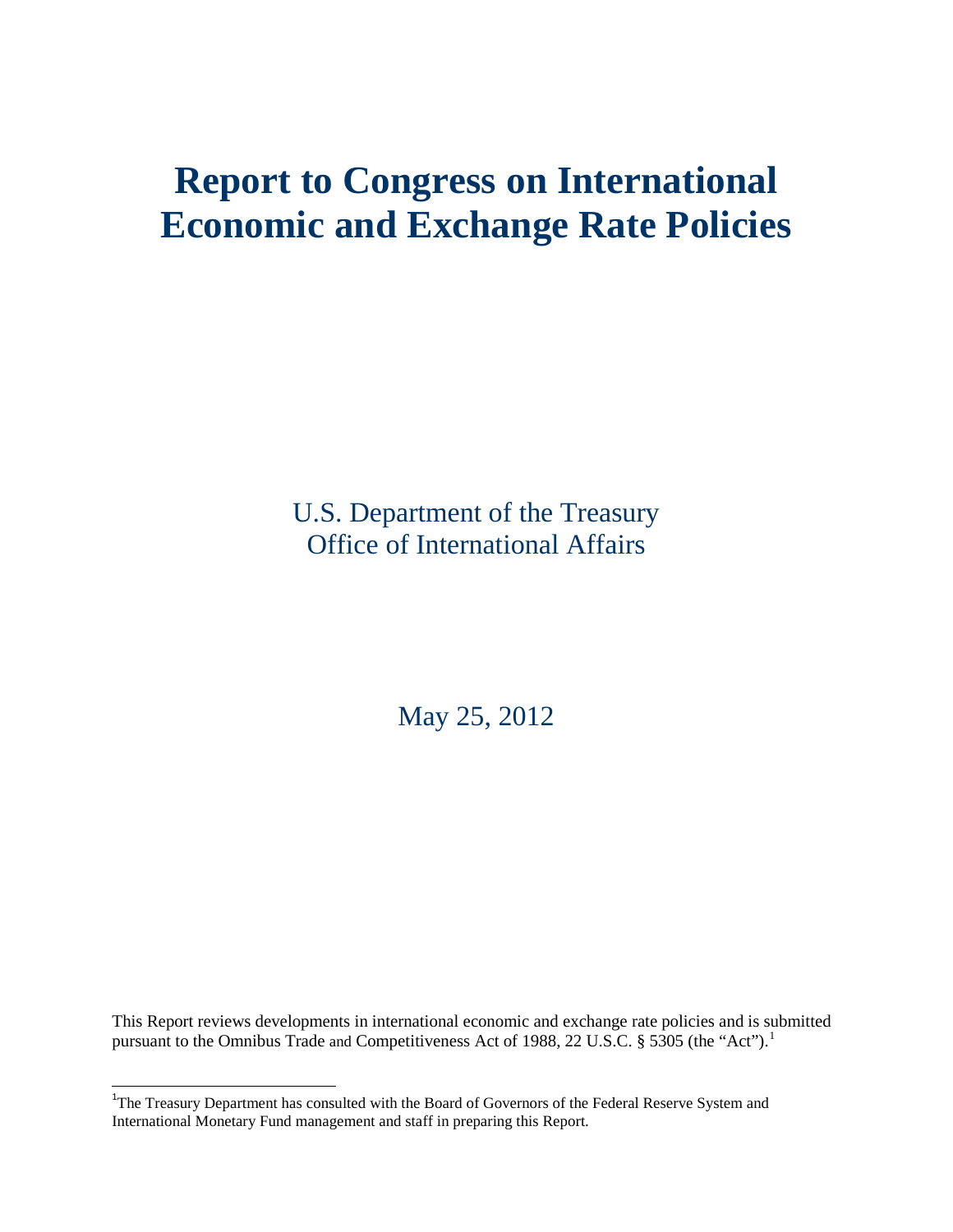## **Table of Contents**

| 12  |
|-----|
|     |
|     |
|     |
|     |
|     |
|     |
|     |
|     |
|     |
|     |
| .24 |
| 26  |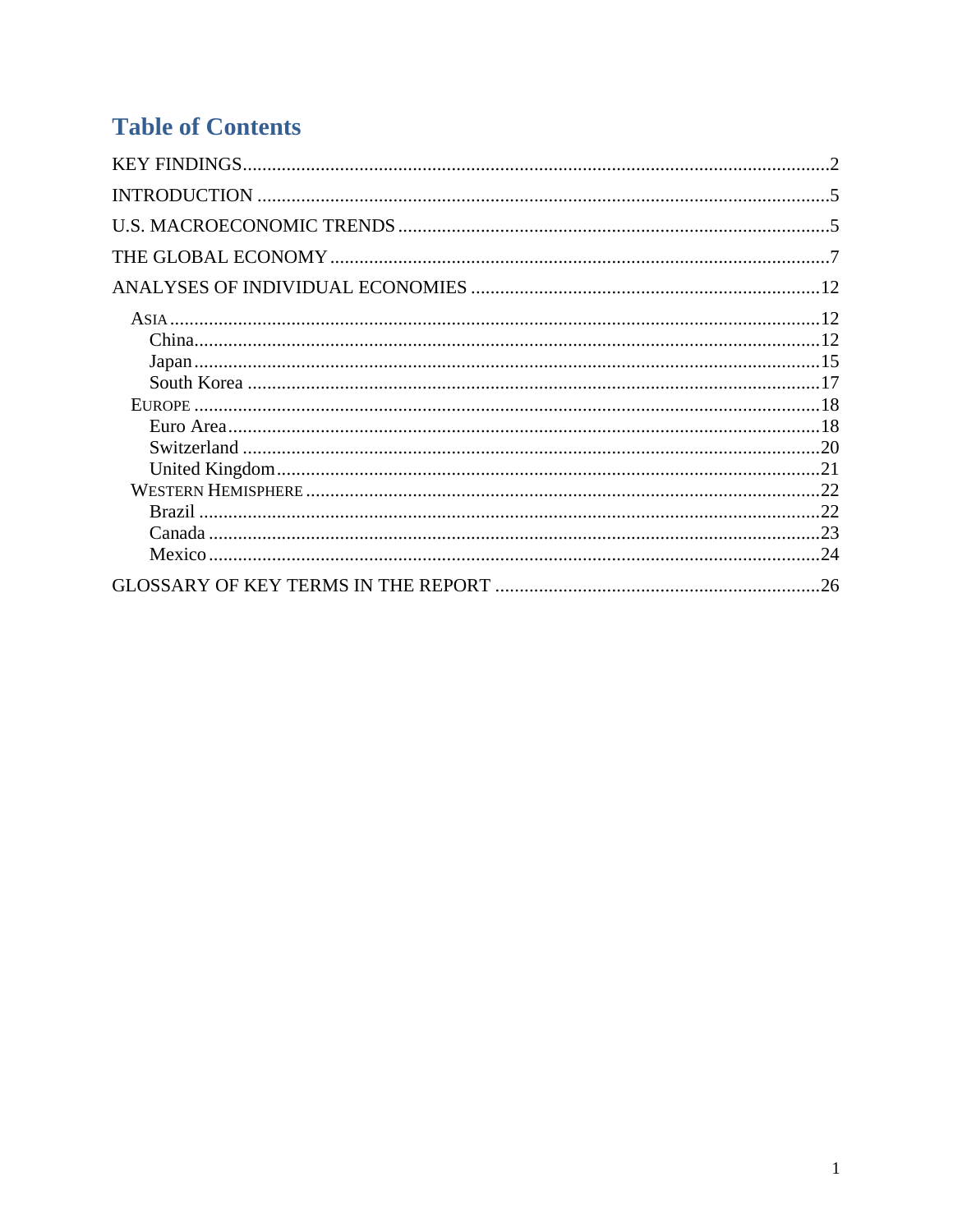## <span id="page-2-0"></span>**Key Findings**

The Omnibus Trade and Competitiveness Act of 1988 (the "Act'') requires the Secretary of the Treasury to provide semiannual reports on the international economic and exchange rate policies of the major trading partners of the United States. Under Section 3004 of the Act, the Report must consider "whether countries manipulate the rate of exchange between their currency and the United States dollar for purposes of preventing effective balance of payments adjustment or gaining unfair competitive advantage in international trade." This Report covers developments in the second half of 2011, and where pertinent and available, data through mid-May 2012. Treasury has concluded that no major trading partner of the United States met the standards identified in Section 3004 of the Act during the period covered in the Report.

The pace of annualized U.S. economic growth accelerated in the fourth quarter of 2011 to 3.0 percent, but moderated to 2.2 percent in the first quarter 2012. Private final domestic demand, however, increased at an annual rate of 2.7 percent in both the fourth and first quarters. Labor market conditions continue to improve; 4.25 million private sector jobs have been added since February 2010; and the unemployment rate has fallen to 8.1 percent, its lowest level in more than three years. Boosting growth, creating jobs, and putting public finances on a sustainable path are priorities of the Administration. The Administration's American Jobs Act proposal and the extension of payroll tax cuts and unemployment benefits are designed to provide support to the economy, while not jeopardizing longer-term efforts to rein in the federal budget deficit. The Administration's deficit reduction plan would cut the deficit to less than 3 percent of GDP by FY2018, and would put the debt-to-GDP ratio on a declining path for the remainder of the 10 year budget window.

Global economic growth weakened in the second half of 2011. Strains from Europe's sovereign debt crisis and stresses in some European banking sectors weighed on confidence and economic activity. In addition, the rise in oil prices in the first half of 2011 weighed on the pace of growth in the latter half of 2011. In emerging markets, the effects of the policy tightening that was introduced in 2011 in response to concerns about inflation also reduced growth. In early 2012, the global environment improved as a result of efforts by central banks, such as the ECB's longterm refinancing operations (LTRO) liquidity injection, and extended policy stimulus from the Federal Reserve, the Bank of Japan, and the Bank of England. In late April, tensions in the euro area sovereign debt market rose again and conditions worsened through mid-May.

Risks to the outlook remain elevated. Conditions in Europe continue to pose a risk to the U.S. recovery. European first quarter GDP numbers showed a stabilization in activity across the euro area as a whole, but with marked divergence between the core countries, where output returned to modestly positive growth after a weak fourth quarter, and the periphery, which remained mired in recession. However, the latest high-frequency business surveys (e.g., Purchasing Managers Index (PMI)) indicate that, even in the core economies, growth momentum has begun to slow again. Amidst this deteriorating macro backdrop and ongoing political uncertainty in Greece, market pressures on Spain and Italy have renewed, pushing Spanish longer-term borrowing rates up close to the peaks achieved in the fourth quarter of 2011. While oil prices have moderated recently, the price of oil remains elevated. A reversal of the recent moderation remains a risk to the global outlook.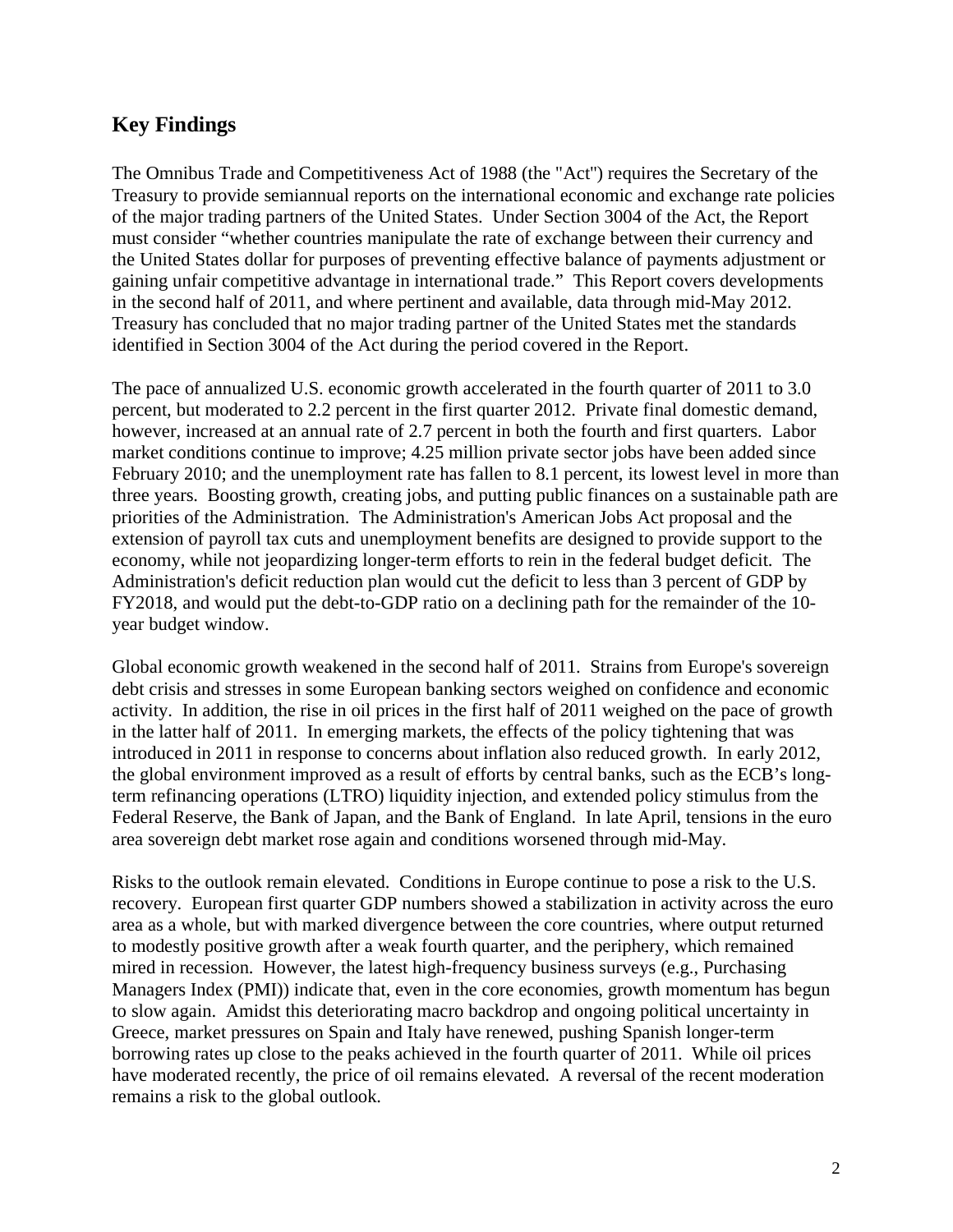Global growth has also been hindered by insufficient demand rebalancing. There has been a significant reduction in current account surpluses and deficits. But as noted in the IMF's April 2012 *World Economic Outlook,* this reflects in part a sharp drop in consumption relative to precrisis trends in countries with external deficits and the decline has not been offset by higher domestic demand growth in countries with external surpluses. The net result has been a decline in the pace of global demand growth relative to its pre-crisis trend, slowing the recovery.

This report reviews the exchange rate policies of nine economies accounting for 70 percent of U.S. foreign trade. All of the major advanced economies have fully flexible exchange rates. Japan has not intervened since its unilateral operations last October/November. Among major emerging market economies, a select few, notably in East Asia, have more tightly managed exchange rates, with varying degrees of management. This Report highlights the need for greater exchange rate flexibility in these economies and particularly in China.

Over the past decade, China resisted very strong market pressures for RMB appreciation, reflected in the substantial accumulation of foreign currency reserves. Over that period, China's real effective exchange rate exhibited persistent and substantial undervaluation, although the extent of misalignment appears to have narrowed since the RMB resumed its appreciation against the U.S. dollar in June 2010.

Significantly, China's current account surplus has fallen markedly over the past four years, from 9.1 percent of GDP in 2008 to 2.8 percent of GDP in 2011. Some of the reduction reflects weaker demand growth in China's major trading partners, the large impact of rising commodity prices on China's trade surplus and unsustainably high rates of domestic investment in China. However, some of the improvement reflects structural adjustments in the Chinese economy, continued wage increases in the manufacturing sector, and the effects of RMB appreciation. China is gradually allowing necessary external adjustments to take place, as indicated by the decline in China's current account surplus together with real appreciation of the RMB since June 2010 and China's steps to gradually open its capital account.

Nevertheless, the underlying factors that distort China's economy and constrain global demand growth remain. China accumulated \$373.1 billion in additional foreign exchange reserves in the first three quarters of 2011. Reserve accumulation slowed in the fourth quarter to \$11.7 billion, but increased again to \$74.8 billion in the first quarter of 2012. At the end of March 2012, China held \$3.3 trillion in foreign reserves, equivalent to 45 percent of China's GDP in 2011.

From June 2010, when China moved off its peg against the dollar, through May 15, 2012, the RMB appreciated by a total of 8.0 percent against the dollar, and by 12.5 percent bilaterally on an inflation-adjusted basis. Since China initiated currency reform in July 2005, the RMB has appreciated 40 percent bilaterally against the dollar after adjusting for inflation. Nonetheless, in 2012, through May 15, the RMB has been virtually flat against the dollar.

At the May 2012 U.S.-China Strategic and Economic Dialogue (S&ED), Chinese authorities stated that China will continue to enhance exchange rate flexibility, letting supply and demand play a more basic role, and re-iterated their determination to implement fully their G-20 commitments to move more rapidly to a market-determined exchange rate system and avoid persistent exchange rate misalignments. Recently, China widened the daily RMB trading band, a move that has the potential to increase exchange rate flexibility and adjustment if it is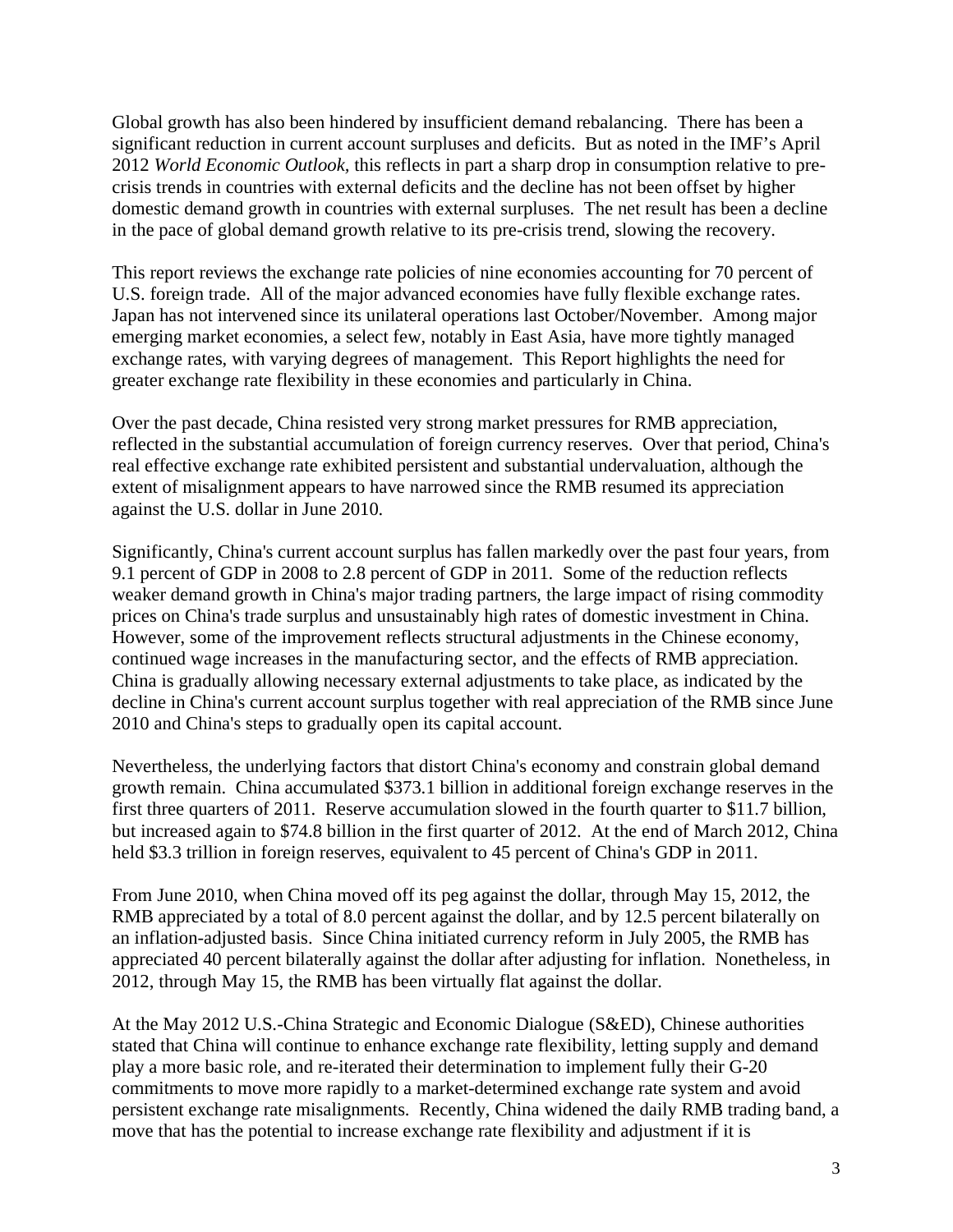implemented in a way that allows the value of the exchange rate to better reflect market forces. China has also taken steps to liberalize its capital account, including by increasing the ability of portfolio investors to invest in Chinese assets and the ability to externally raise and use renminbi funds for investment in China.

With the global economy continuing to face headwinds as it recovers from the financial crisis, it is important that China follow through on these commitments. Greater RMB flexibility would encourage increased exchange rate flexibility in other Asian economies and thus further promote a strong and sustained global recovery.

Based on the appreciation of the RMB against the dollar since June 2010, the balance of payments adjustment evidenced in the decline in China's current account surplus, and China's commitments in the G-20 and S&ED that it will move more rapidly to a more market-determined exchange rate system, Treasury has concluded that the standards identified in Section 3004 of the Act during the period covered in this Report have not been met with respect to China. Nonetheless, the available evidence suggests the RMB remains significantly undervalued and we believe further appreciation of the RMB against the dollar and other major currencies is warranted. Treasury will continue to closely monitor the pace of RMB appreciation and press for policy changes that yield greater exchange rate flexibility, level the playing field, and support a pronounced and sustained shift to domestic-demand led growth.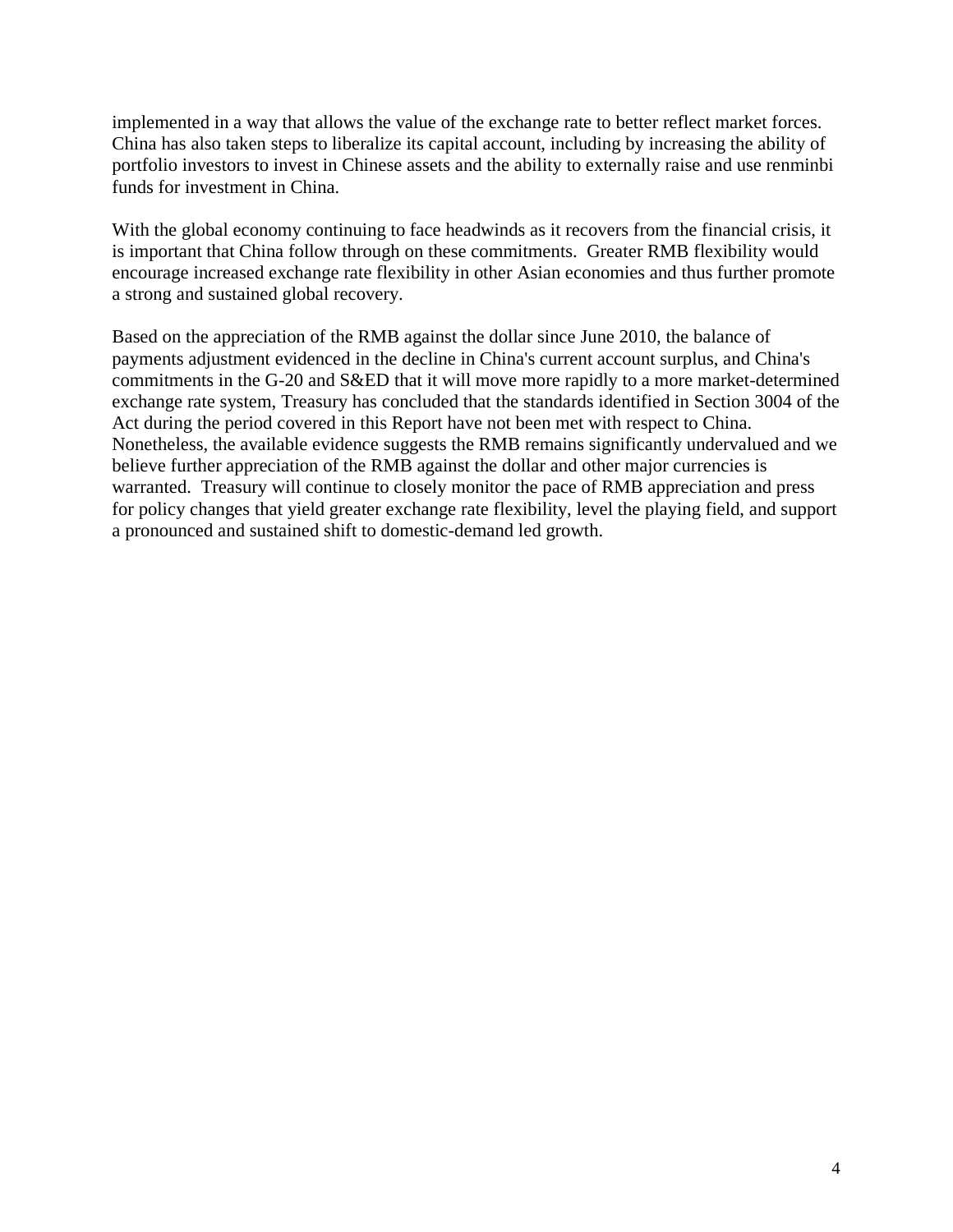## <span id="page-5-0"></span>**Introduction**

This Report focuses on international economic and foreign exchange developments in the second half of 2011. Where pertinent and when available, data and developments through mid-May 2012 are included.

Exports and imports of goods to and from the areas whose economies and currencies are discussed in this Report accounted for 70 percent of U.S. merchandise trade in 2011.

## <span id="page-5-1"></span>**U.S. Macroeconomic Trends**

Real GDP grew by 3.0 percent on an annualized basis during the final quarter of 2011 and by 1.6 percent for the year as a whole. The expansion accelerated markedly in the second half of the year as the factors weighing on growth earlier in 2011 (the tragedy in Japan and higher oil prices) receded. During the first quarter of 2012, the pace of growth moderated somewhat to an annual rate of 2.2 percent, as the pace of private inventory accumulation slowed and business investment declined. Growth of consumer spending, residential investment, and exports accelerated in the first quarter. Although job growth has picked up in the two most recent quarters, the unemployment rate remains elevated. Even with a modest trend of improvement in certain indicators, the housing sector remains weak. Headline inflation has moderated over the past year. Food and energy price increases have begun to slow in recent months and the rise of business input costs has been stabilizing.

The economy is expected to expand at a moderate pace through the end of 2012. A consensus of private forecasters currently expects real GDP to grow at a 2.2 percent annual rate in the second quarter of this year, and 2.3 percent over the four quarters of 2012. The deeper crisis now facing Europe is a significant risk to the U.S. outlook as our recovery remains vulnerable to events abroad. A tightening of financial markets in Europe can adversely impact the willingness of U.S. banks to lend and invest. Our trade connections with Europe are broad and deep.

## *U.S. Economic Growth Continued at a Moderate Pace*

Economic growth accelerated in the fourth quarter of 2011 to an annual rate of 3.0 percent. According to the advance estimate, growth moderated to an annual rate of 2.2 percent in the first quarter of 2012. Personal consumption expenditures were the main driver of growth in the latest quarter, but a surge in residential investment, and pickup in export growth also contributed to the rise in GDP. A contraction in the government sector resulted in a drag on growth and nonresidential fixed investment also declined. Nonetheless, the persistent strength of underlying private demand over both quarters suggests that private sector fundamentals continue to improve. Private domestic final demand (the sum of consumption, business fixed investment, and residential investment) rose 2.7 percent in both the fourth and first quarters.

## *The Housing Sector Remained Weak*

Conditions in the housing market have improved somewhat since mid-2011, but housing demand continues to be weighed down by elevated unemployment, uncertainty about housing prices, and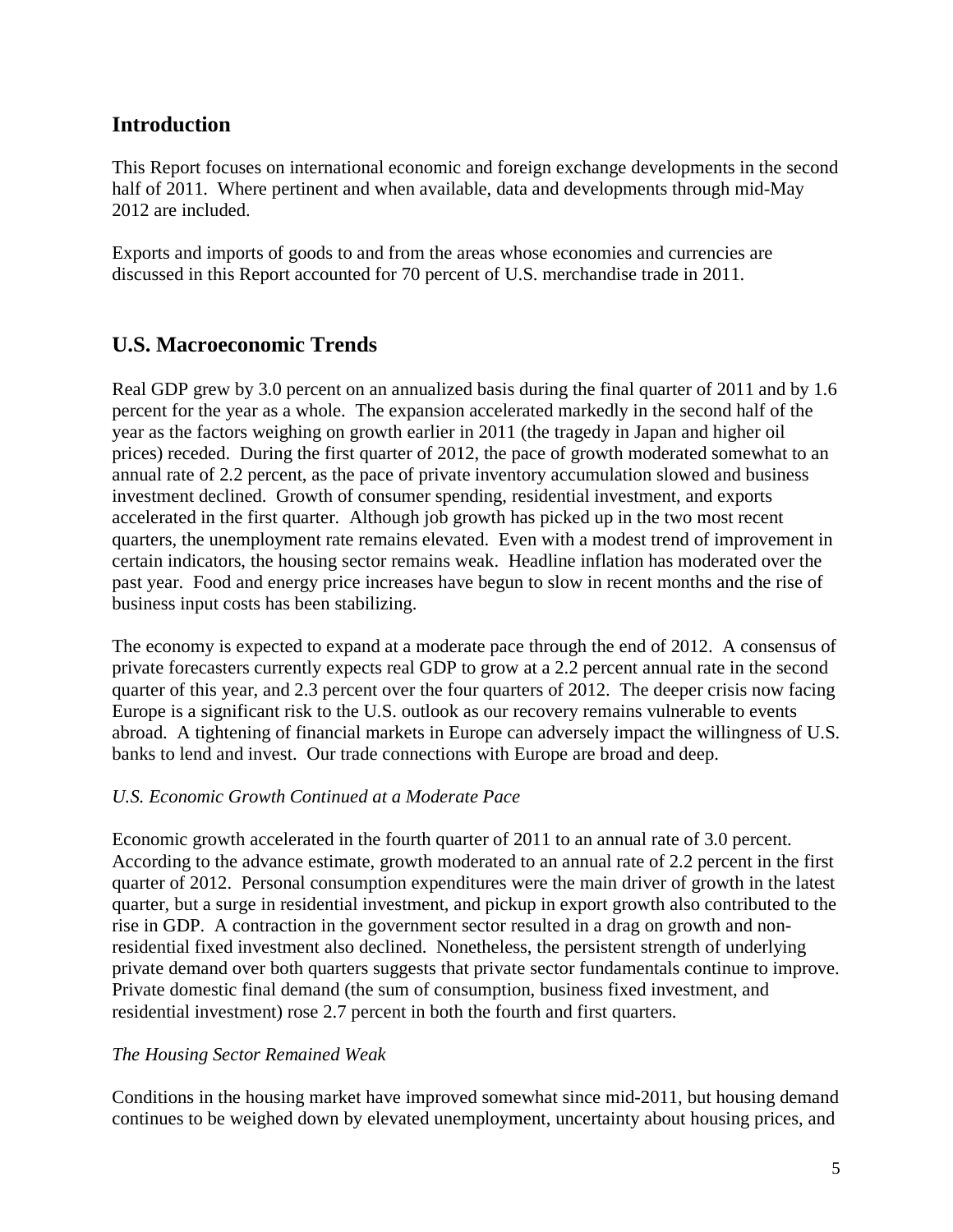the limited availability of housing finance for all but the most credit-worthy borrowers. Among the indicators that have shown improvement recently are housing starts and home sales, both of which have trended higher since the fall of 2011. Housing starts averaged 609,000 at an annual rate in 2011 — an improvement compared to the 587,000 starts averaged over all of 2010. In April 2012, housing starts rose to 717,000 at an annual rate, a nearly 30 percent increase on a year-over-year basis. Sales of new single-family homes in March 2012 averaged 328,000 at an annual rate, still very low by historical standards but up 7.5 percent from a year earlier. Sales of existing single-family homes averaged 3.8 million in 2011, up 2.5 percent from 3.7 million in 2010. Existing home sales were 4.0 million at an annual rate in March 2012. The inventory of homes available for sale continues to decline, but is still very high relative to sales. At the end of March there was a 5.3-month supply of new homes on the market, and a 6.3-month supply of existing homes (94 percent of all home sales) available for sale. Concerns persist about a large shadow inventory of homes (either in foreclosure or with mortgages more than 90 days past due) with the potential to add significantly to the number of homes available for sale in the future, putting additional downward pressure on prices. Nonetheless, house price measures have shown signs of stabilization in recent months and in some cases have increased on a year-over-year basis. Although the S&P/Case-Shiller 20-city house price index fell 3.5 percent below its yearearlier level in February, the FHFA house price index rose 0.5 percent over the same period.

#### *Labor Market Conditions Continued to Improve*

The pace of job creation has accelerated since mid-2011. On average, nonfarm payrolls increased by 176,000 per month in the three months ending in April, down a bit from the pace seen early in 2012 but similar to the pace seen in the fourth quarter of 2011 (164,000) and a substantial pickup from the rate of growth in the third quarter of last year (128,000). Nearly 3.75 million jobs have been created since February 2010, including 4.25 million in the private sector. The unemployment rate fell by a full percentage point between August 2011 and April 2012 to 8.1 percent, the lowest level in more than three years. Despite these gains, private employment is still 4.6 million lower than at the start of the recession in December 2007 and the unemployment rate is 3.1 percentage points higher. Some progress has been made in reducing long-term unemployment, but the share of the unemployed out of work for 27 weeks or more remains extremely high: this rate had fallen from a record level of 45.6 percent posted in May 2010 to 41.3 percent as of April 2012.

#### *Energy Prices Have Eased from Recent Peaks and Inflation Rates Are Stabilizing*

Energy prices rose sharply early last year, moderated during the summer, but rose again in the first quarter of 2012. The front-month futures price of West Texas Intermediate (WTI) crude oil reached a peak of nearly \$114 per barrel in late April 2011 and the Brent price rose to \$127 per barrel. The U.S. average retail price for regular gasoline climbed to \$3.97 in May 2011. Prices began rising again last fall, with the WTI crude oil price topping out at \$110 per barrel in February 2012 and the Brent price reaching \$126 per barrel in March 2012. The average retail price for gasoline rose to \$3.94 per gallon in April. Since these recent peaks, energy prices have declined: as of mid-May, crude oil had fallen roughly \$15 per barrel, and gasoline had declined 19 cents to \$3.75 per gallon.

Rising energy prices and a pickup in food price inflation pushed headline inflation measures higher in 2011 and early 2012, but more recently, prices appear to have stabilized. Core inflation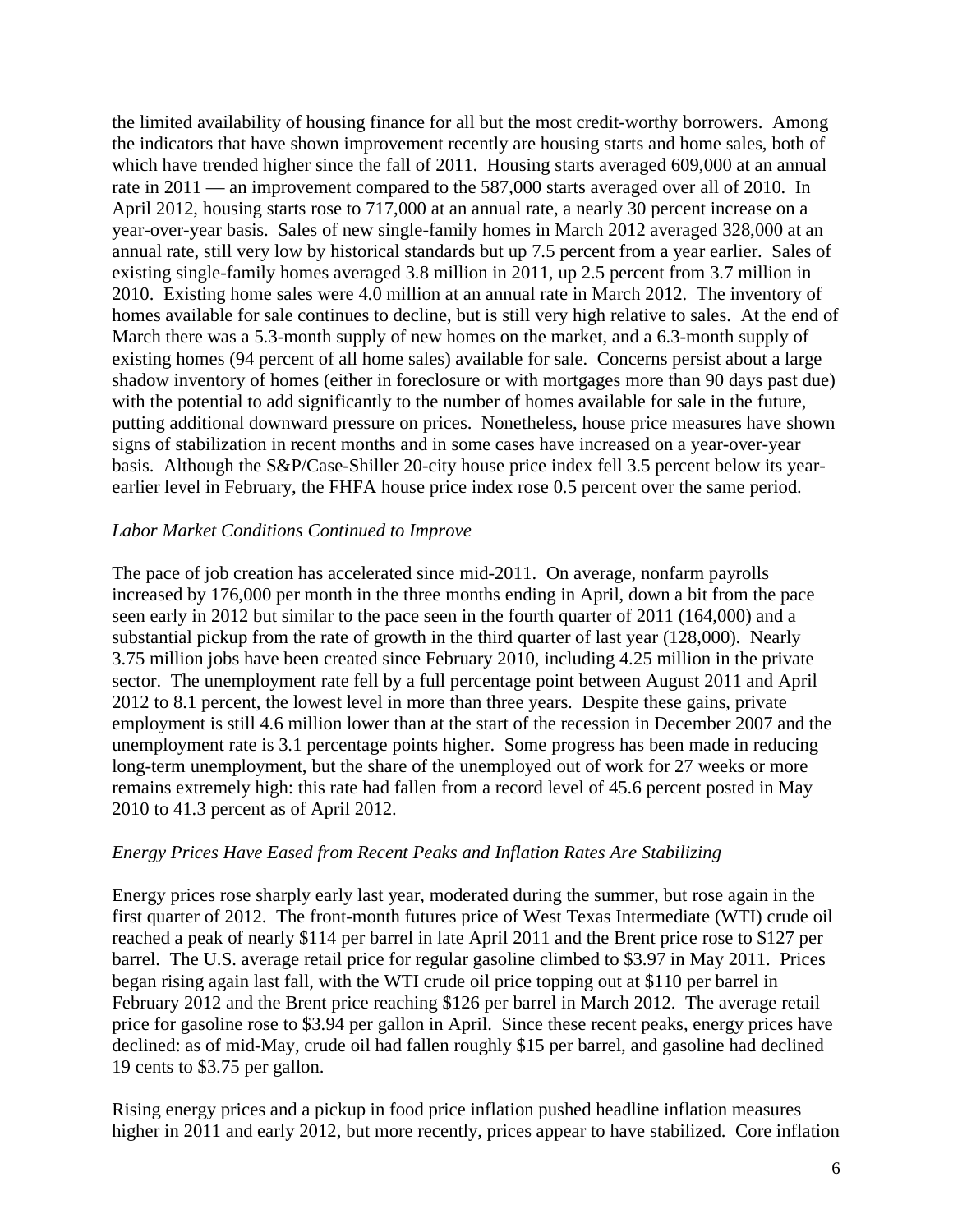has risen since early 2011 but remains moderate by historical standards, and persistent slack in labor markets, as well as low capacity utilization, have helped contain inflationary pressures. Over the year that ended in April 2012, the consumer price index rose 2.3 percent, slowing from a 3.2 percent increase in the same period last year. Core consumer prices (excluding food and energy) advanced 2.3 percent. Core inflation has accelerated from 1.3 percent over the year ended in April 2011, but twelve-month gains have been roughly stable around 2.25 percent since the end of 2011. Compensation cost growth also remained contained; over the year ending in March 2012, the Employment Cost Index (ECI) for private-industry workers rose 2.1 percent.

#### *Fiscal Consolidation is a Priority*

The Administration is firmly committed to putting U.S. government finances on a sustainable trajectory. In the near term, however, the economy needs additional support. In early September 2011, the President proposed the American Jobs Act, which would provide \$447 billion in targeted support for the economy next year in the areas of job creation, job training, unemployment insurance reform, and infrastructure investment. Last December, the 2 percentage point employee payroll tax cut and unemployment benefits included in the 2010 tax legislation were each extended for two additional months and in late February, both measures were extended for the remainder of 2012. These short-term initiatives would not jeopardize longer-term efforts to rein in the federal deficit. The Administration is committed to putting the federal budget on a sustainable path over the medium to long term. The Budget Control Act enacted in August 2011 was an important first step in this direction. It put in place historic cuts in discretionary spending that will generate nearly \$1 trillion in savings over the next ten years. The President's FY2013 Budget proposes a comprehensive and balanced deficit reduction plan that will reduce the 10-year deficit by more than \$5 trillion, including the roughly \$1 trillion in spending cuts included in the Budget Control Act. The Administration's deficit reduction plan would cut the deficit to less than 3 percent of GDP by FY2018, and put the debt-to-GDP ratio on a declining path for the remainder of the 10-year budget window. The primary deficit – receipts less outlays, excluding net interest – is projected to reach balance in FY2018, at which point spending will no longer add to the national debt.

## <span id="page-7-1"></span>**The Global Economy**

Global economic growth weakened in the second half of 2011 as a result of rising oil prices, supply chain disruptions from natural disasters in Asia, and strains in Europe's sovereign debt and financial markets. In emerging markets, the effects of previous policy tightening were also a factor in reducing growth in the latter half of 2011. By early spring 2012 conditions had improved, but more recently renewed strains appeared in the euro area financial markets. Worsening conditions in Europe and volatile oil prices pose downside risks to the global economic outlook.

#### *Growth Weakens in the Second Half of 2011*

<span id="page-7-0"></span>As noted in the December 2011 Report, by late summer 2011 strong headwinds were buffeting the global economy. Growth weakened in most of the advanced economies (AEs) in the second half of 2011. Among the major AEs output declined in the fourth quarter in Germany, Italy, and the UK, and stagnated in Japan. In the euro area strains in sovereign debt and financial markets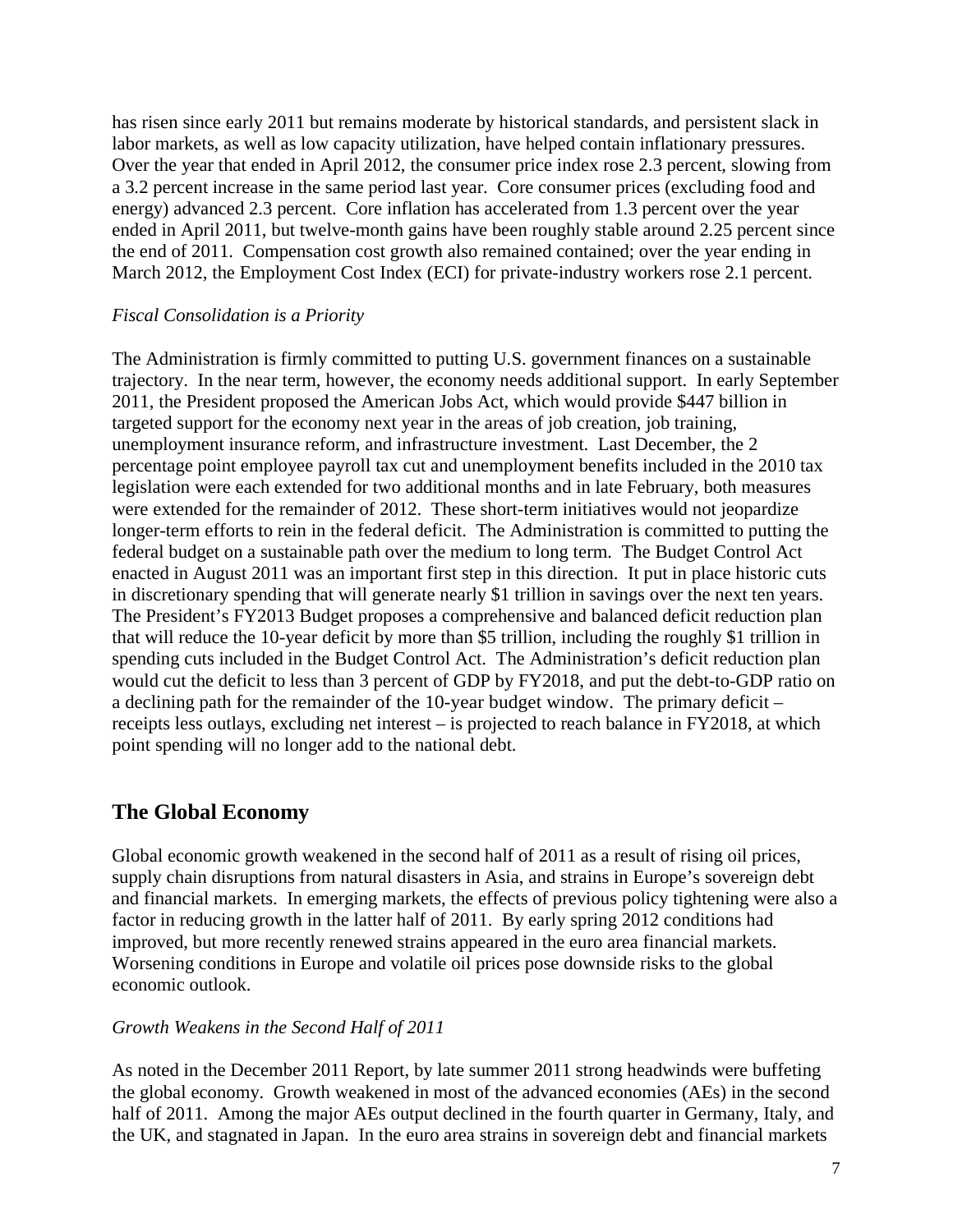weighed on confidence and economic activity. Nearly three years after the recovery began, output in many AEs has yet to return to its precrisis level. The slow pace of growth has hindered the recovery of labor markets. Among the AEs shown in the chart, only Australia, Canada, Germany, and Switzerland have seen employment expand beyond pre-crisis levels.

Growth in the emerging market economies (EMEs) also slowed in the second half of 2011. Among major emerging market economies, only Indonesia and Russia had higher growth rates in the second half of 2011 than in the first half. In all of these EMEs, however, output continued to expand. By the end of 2011 output in all the major EMEs had surpassed its pre-crisis peak.

In the final months of 2011, the global growth outlook deteriorated significantly. However, economic conditions held up better than expected in early 2012, aided in part by policy actions in Europe, especially by the European Central Bank (ECB). By early in the second quarter of 2012, the global outlook once again deteriorated led by worsening strains in euro area financial markets.

Most forecasters still expect economic growth to weaken in 2012 compared to the previous year. In April the IMF projected global growth in 2012 at 3.5 percent, down from 3.9 percent in 2011. Growth in the advanced economies, projected at 1.4 percent, will be held down by recessionary conditions in the euro area combined with weak growth in the rest of



Europe. In contrast, growth in the United States is expected to pick-up in 2012. Growth is also expected to slow in the emerging market and developing economies. The slowdown is project to be most severe in emerging Europe, which will be affected by the recession in the euro area.

Uncertainty around the near-term outlook remains elevated as downside risks are substantial. The escalation of financial pressures in the euro area again highlights the need for comprehensive policy actions to ward off contagion and restore confidence. As the Leaders of the G-8 noted in their May 2012 summit declaration, "all of our governments need to take actions to boost confidence and nurture recovery including reforms to raise productivity, growth and demand within a sustainable, credible and non-inflationary macroeconomic framework."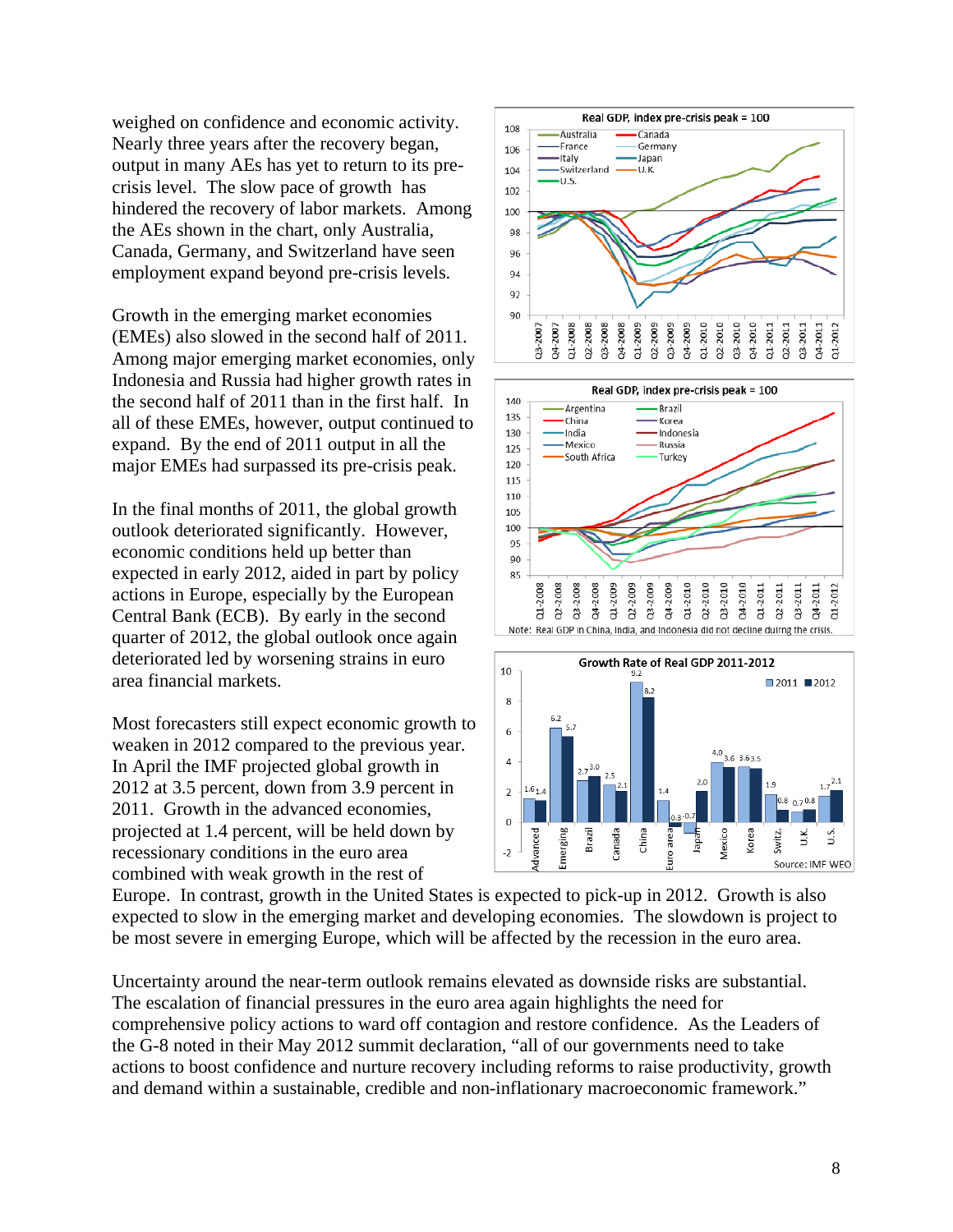Further supply-driven oil price increases would also have a negative effect on global growth. Over the past two months, crude oil prices have fallen and global oil inventories have risen but prices remain high. The IMF also cites the possibility of overly abrupt fiscal contractions as another potential drag on growth.

#### *Some Progress on Global Rebalancing*

At the Pittsburgh Summit in September 2009, Leaders of the G-20 launched a Framework for Strong, Sustainable, and Balanced Growth. The goal of the Framework was to help ensure a better balanced global economy that was less prone to crisis. Since then there has been some progress on rebalancing. Most notably, external imbalances have not returned to their pre-crisis highs and the IMF is projecting that imbalances will widen moderately over the medium-term.



Cyclical factors, such as weak global growth, continue to play a role in compressing imbalances. Structural factors, however, also appear to be having an effect. For example, the household saving rate in the United States has risen and consumption has declined relative to its pre-crisis trend. Other countries with external deficits have also increased their saving relative to consumption. But, as the IMF noted in the April 2012 *World Economic Outlook*, the decline in consumption by external deficit countries has not been offset by higher domestic demand growth in the external surplus economies. As a result, there has been a substantial decline in global demand relative to pre-crisis trends, holding back global growth.

Reserve accumulation data also indicate the need for greater rebalancing on the part of many external surplus economies. The December 2011 Report noted that reserve accumulation by most major emerging market holders had declined in the late 2011 as a result of increased global

risk aversion, weaker capital flows to EMEs and downward pressure on EME currencies. The December Report also noted that once the period of global financial stress had eased that reserve accumulation would likely resume at its previous pace.

The table to the right shows the monthly accumulation of foreign currency reserves by the ten largest holders. Reserve accumulation declined in the latter part of 2011 in nearly all EMEs, and reserves contracted in many of these economies.

| Foreign Currency Reserve Accumulation: Major Holders |             |                               |                    |                 |  |  |  |  |  |
|------------------------------------------------------|-------------|-------------------------------|--------------------|-----------------|--|--|--|--|--|
|                                                      | March 2012  | Monthly increase, \$ millions |                    |                 |  |  |  |  |  |
|                                                      | Reserves \$ | Feb 2009 to                   | <b>Jul 2011 to</b> | Dec 2011 to     |  |  |  |  |  |
|                                                      | millions    | <b>Jul 2011</b>               | Dec 2011           | <b>Mar 2012</b> |  |  |  |  |  |
| <b>China</b>                                         | 3,304,971   | 45,973                        | $-12,827$          | 41,274          |  |  |  |  |  |
| Japan                                                | 1,210,477   | 3,151                         | 29,851             | $-3,436$        |  |  |  |  |  |
| Saudi Arabia                                         | 545,509     | 2,265                         | 7,029              | 12,096          |  |  |  |  |  |
| <b>Russia</b>                                        | 452,646     | 3,817                         | $-7,339$           | 3,828           |  |  |  |  |  |
| Taiwan                                               | 393,871     | 3,675                         | $-3,044$           | 2,775           |  |  |  |  |  |
| <b>Brazil</b>                                        | 354,580     | 5,230                         | 1,427              | 3,800           |  |  |  |  |  |
| Korea                                                | 307,578     | 3,556                         | $-1,142$           | 3,115           |  |  |  |  |  |
| <b>Hong Kong</b>                                     | 283,925     | 3,357                         | 1,375              | 3,032           |  |  |  |  |  |
| India                                                | 260,069     | 1,636                         | $-4,645$           | $-955$          |  |  |  |  |  |
| Switzerland                                          | 253,718     | 6,564                         | 7,485              | $-2,611$        |  |  |  |  |  |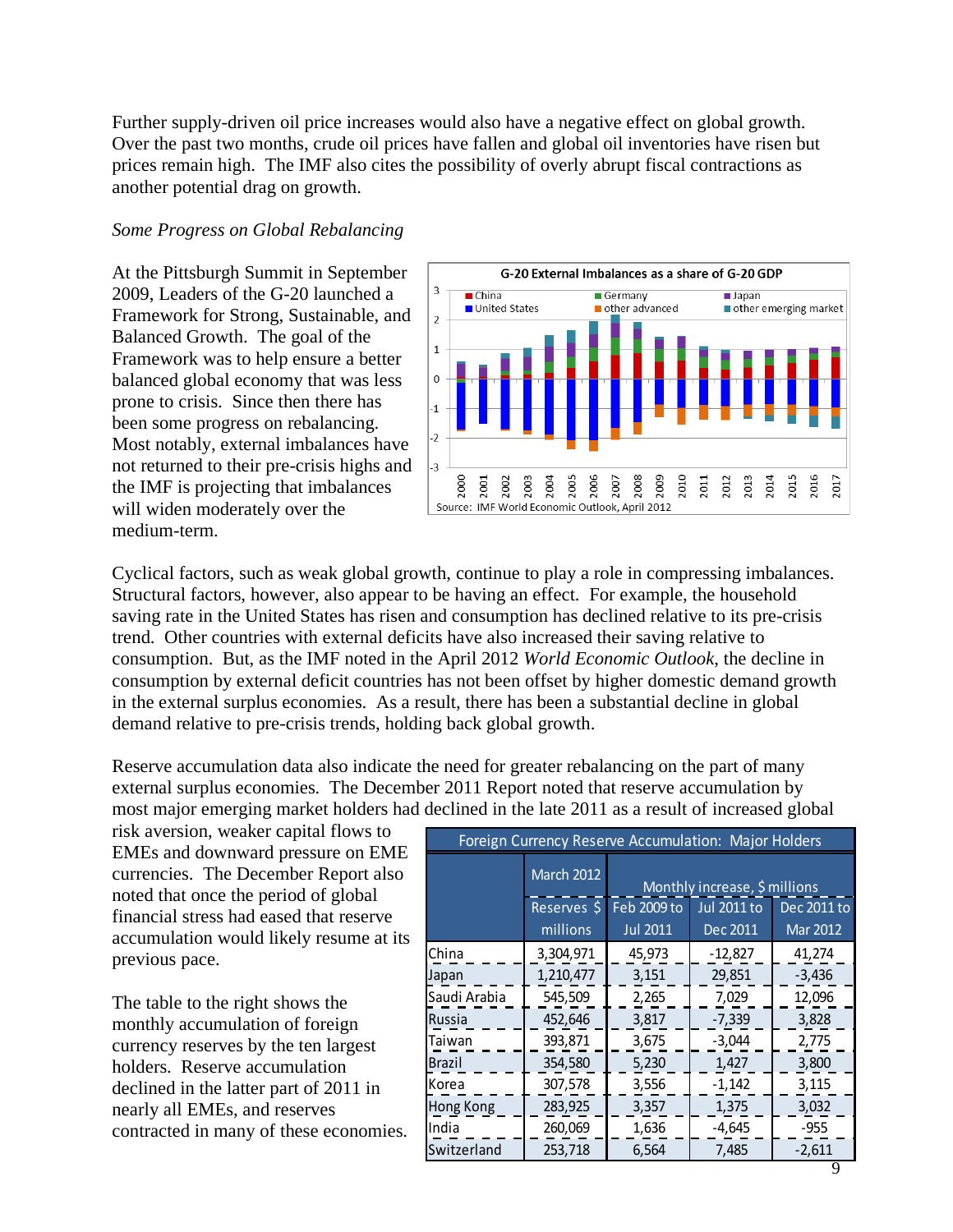Since the end of December, however, reserve accumulation has returned to its earlier post-crisis levels in most EMEs. India is an exception. Reserves continued to decline into 2012 as the Reserve Bank of India intervened to limit depreciation of the rupee. The IMF's new reserve adequacy metric indicates that most major emerging market economies have reserves in excess of levels adequate to cover potential balance of payments shocks.

Reserve holdings by Japan and Switzerland rose sharply in the latter part of 2011 but have declined since then. The rise in global risk aversion that led to downward pressure on many EME currencies resulted in safe haven inflows into Japan and Switzerland. Both countries intervened to limit appreciation of their currencies in 2011, and Switzerland imposed a floor on its bilateral exchange rate with the euro. Reserves in both countries fell in early 2012, largely as a result of valuation changes.

## **U.S. International Accounts**

| <b>U.S. Balance of Payments and Trade</b>                                                                              |          |          |           |           |          |          |
|------------------------------------------------------------------------------------------------------------------------|----------|----------|-----------|-----------|----------|----------|
| (\$ billions, seasonally adjusted unless indicated)                                                                    | 2010     | 2011     | $Q1 - 11$ | $Q2 - 11$ | $Q3-11$  | Q4-11    |
| <b>Current Account</b>                                                                                                 |          |          |           |           |          |          |
| <b>Balance on goods</b>                                                                                                | $-645.9$ | $-738.3$ | $-181.4$  | $-189.7$  | $-180.9$ | $-186.3$ |
| <b>Balance on services</b>                                                                                             | 145.8    | 178.3    | 42.4      | 44.5      | 46.2     | 45.3     |
| Balance on income (including employee compensation)                                                                    | 165.2    | 221.1    | 52.9      | 57.3      | 60.6     | 50.3     |
| Net unilateral current transfers                                                                                       | $-136.1$ | $-134.6$ | $-32.3$   | $-35.5$   | $-33.5$  | $-33.3$  |
| <b>Balance on current account</b>                                                                                      | $-470.9$ | $-473.4$ | $-118.3$  | $-123.4$  | $-107.6$ | $-124.1$ |
| Balance on current account as % of GDP                                                                                 | $-3.2$   | $-3.1$   | $-3.2$    | $-3.3$    | $-2.8$   | $-3.2$   |
| Capital and Financial Account (financial inflow $= +$ )                                                                |          |          |           |           |          |          |
| Net official assets                                                                                                    | 355.5    | 46.8     | 44.6      | 87.5      | 16.8     | $-102.1$ |
| Net bank flows                                                                                                         | $-337.9$ | 477.9    | 266.6     | 82.0      | 87.4     | 41.8     |
| Net direct investment flows                                                                                            | $-115.1$ | $-178.4$ | $-60.8$   | $-86.0$   | $-6.5$   | $-25.1$  |
| Net sales of securities                                                                                                | 225.0    | $-27.4$  | $-57.3$   | $-100.5$  | 53.2     | 77.1     |
| Net liabilities to unaffiliated foreigners by nonbank concerns                                                         | 84.9     | 13.5     | $-53.0$   | 31.3      | $-2.9$   | 38.0     |
| Other*                                                                                                                 | 41.9     | 60.6     | 15.8      | 20.7      | 5.4      | 18.8     |
| Balance on capital and financial account                                                                               | 254.1    | 393.0    | 156.0     | 35.0      | 153.4    | 48.6     |
| <b>Memoltems</b>                                                                                                       |          |          |           |           |          |          |
| <b>Statistical discrepancy</b>                                                                                         | 216.8    | 80.5     | $-37.7$   | 88.5      | $-45.8$  | 75.5     |
| Change in foreign official assets in the United States                                                                 | 349.8    | 164.8    | 48.8      | 95.1      | 21.8     | $-0.9$   |
| <b>Current Account Detail: Trade in Goods</b>                                                                          |          |          |           |           |          |          |
| <b>Exports of goods</b>                                                                                                |          |          |           |           |          |          |
| <b>Agricultural products</b>                                                                                           | 107.7    | 126.1    | 32.2      | 32.2      | 30.9     | 30.8     |
| Industrial supplies and materials (including petroleum)                                                                | 406.2    | 517.7    | 124.0     | 128.8     | 133.8    | 131.1    |
| Capital goods except autos                                                                                             | 446.6    | 491.4    | 117.5     | 122.2     | 125.6    | 126.1    |
| Autom otive products                                                                                                   | 112.0    | 132.5    | 32.0      | 32.1      | 34.5     | 33.9     |
| Consumer goods except autos and food                                                                                   | 165.9    | 176.3    | 42.4      | 44.1      | 44.5     | 45.3     |
| Other goods                                                                                                            | 50.3     | 53.3     | 13.2      | 13.4      | 13.4     | 13.2     |
| <b>Total exports of goods</b>                                                                                          | 1,288.7  | 1,497.4  | 361.4     | 372.9     | 382.7    | 380.4    |
| Imports of goods                                                                                                       |          |          |           |           |          |          |
| <b>Agricultural products</b>                                                                                           | 92.5     | 108.2    | 25.8      | 27.3      | 27.1     | 28.1     |
| Industrial supplies and materials (including petroleum)                                                                | 623.8    | 783.0    | 187.9     | 202.5     | 197.8    | 194.8    |
| Capital goods except autos                                                                                             | 450.0    | 513.3    | 123.2     | 128.4     | 129.0    | 132.8    |
| Autom otive products                                                                                                   | 225.6    | 255.0    | 63.8      | 58.0      | 66.6     | 66.6     |
| Consumer goods except autos and food                                                                                   | 486.6    | 516.8    | 128.3     | 130.9     | 128.3    | 129.3    |
| Other goods                                                                                                            | 56.1     | 59.3     | 13.7      | 15.5      | 14.8     | 15.2     |
| <b>Total imports of goods</b>                                                                                          | 1,934.6  | 2,235.7  | 542.8     | 562.6     | 563.5    | 566.7    |
| <b>Balance of trade in goods</b>                                                                                       | $-645.9$ | $-738.3$ | $-181.4$  | $-189.7$  | $-180.9$ | $-186.3$ |
| Source: Bureau of Economic Analysis (BEA).                                                                             |          |          |           |           |          |          |
| Notes: *I atest quarter calculated by inference: this line contains items with a longer reporting lag than other lines |          |          |           |           |          |          |

Current account + capital and financial account + statistical discrepancy = 0.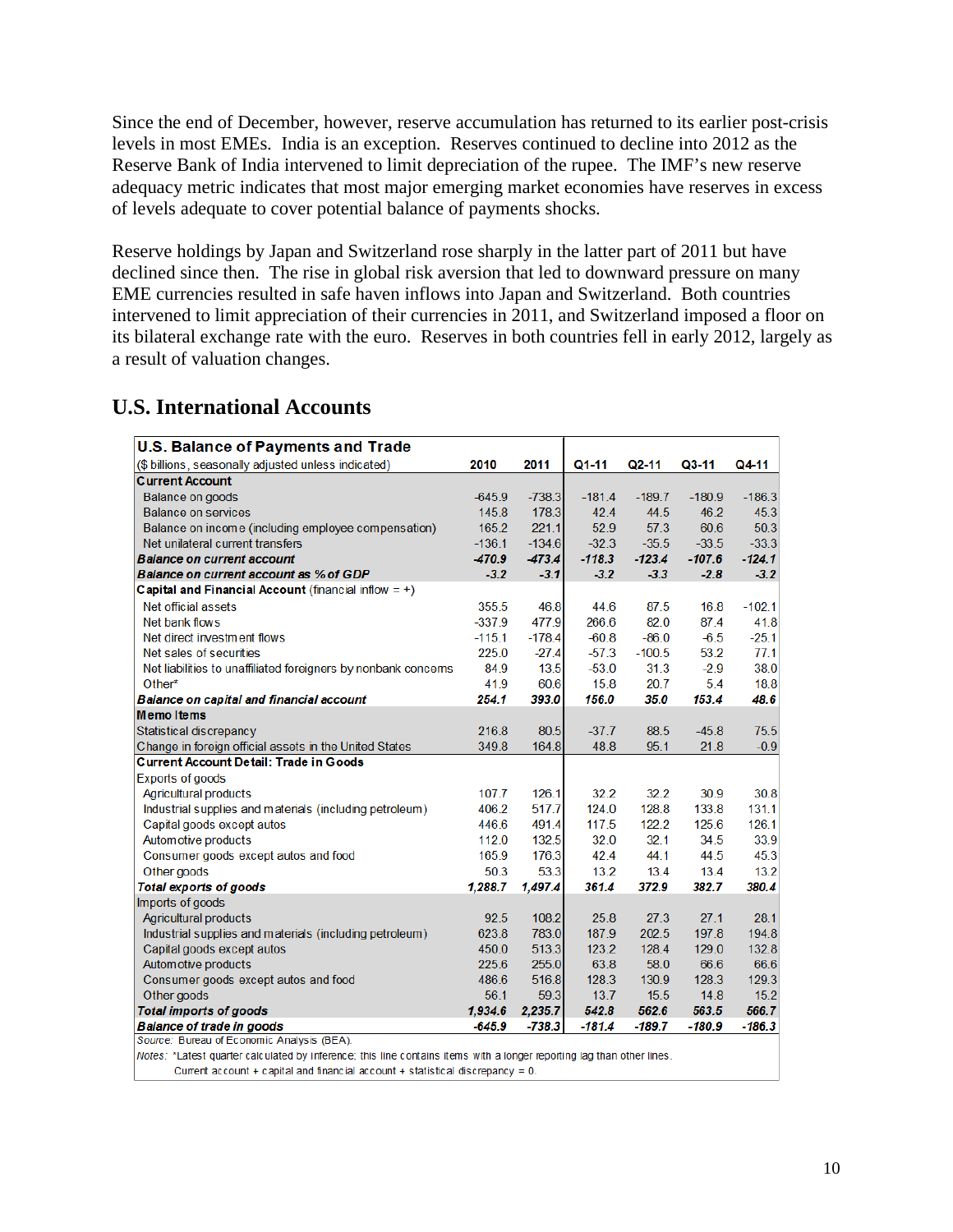The U.S. current account deficit narrowed to 3.1 percent of GDP in 2011 from 3.2 percent in 2010 (see table next page). In dollar terms, the deficit increased to \$473 billion in 2011 from \$471 billion the previous year. The surplus in the services trade and the balance on income rose but were offset by a larger deficit in goods trade.

The current account deficit both as a share of GDP and in dollar terms narrowed between the first and second halves of the year as a result of strong export growth. U.S. exports of goods and services grew by 51 percent from their trough in the second quarter of 2009 through the third quarter of 2011. Exports fell by 0.6 percent in the fourth quarter of 2011 as global economic growth faltered. Imports have grown more slowly since their low during the crisis, rising 46 percent between the second quarter of 2009 through the third quarter of 2011. Imports, however, continued to rise in the fourth quarter (increasing by 0.5 percent) as U.S. economic growth strengthened.

## **The Dollar in Foreign Exchange Markets**

On a nominal effective basis, the dollar rose by 6.0 percent against the major currencies in the second half of 2011 and rose by 6.2 percent against the emerging market currencies. In 2012, through mid-May, the dollar appreciated by 0.9 percent against the major currencies and depreciated by 0.4 percent against the emerging market currencies.

In the second half of 2011, the dollar appreciated against all of the currencies discussed in this Report, with the exception of the yen and the renminbi. The appreciation reflected an increase



in safe-haven demand in response to rising concerns of a global economic slowdown and ongoing stress in European debt markets. In early 2012 the risk environment improved as a result of efforts by central banks, such as the ECB's long-term refinancing operations (LTRO) liquidity injection, and extended policy stimulus from the Federal Reserve, the Bank of Japan, and the Bank of England. In late April tensions in the euro area sovereign debt market rose again resulting in a reversal in risk sentiment. As a result, although the dollar weakened in early 2012 it reversed course in the second quarter.

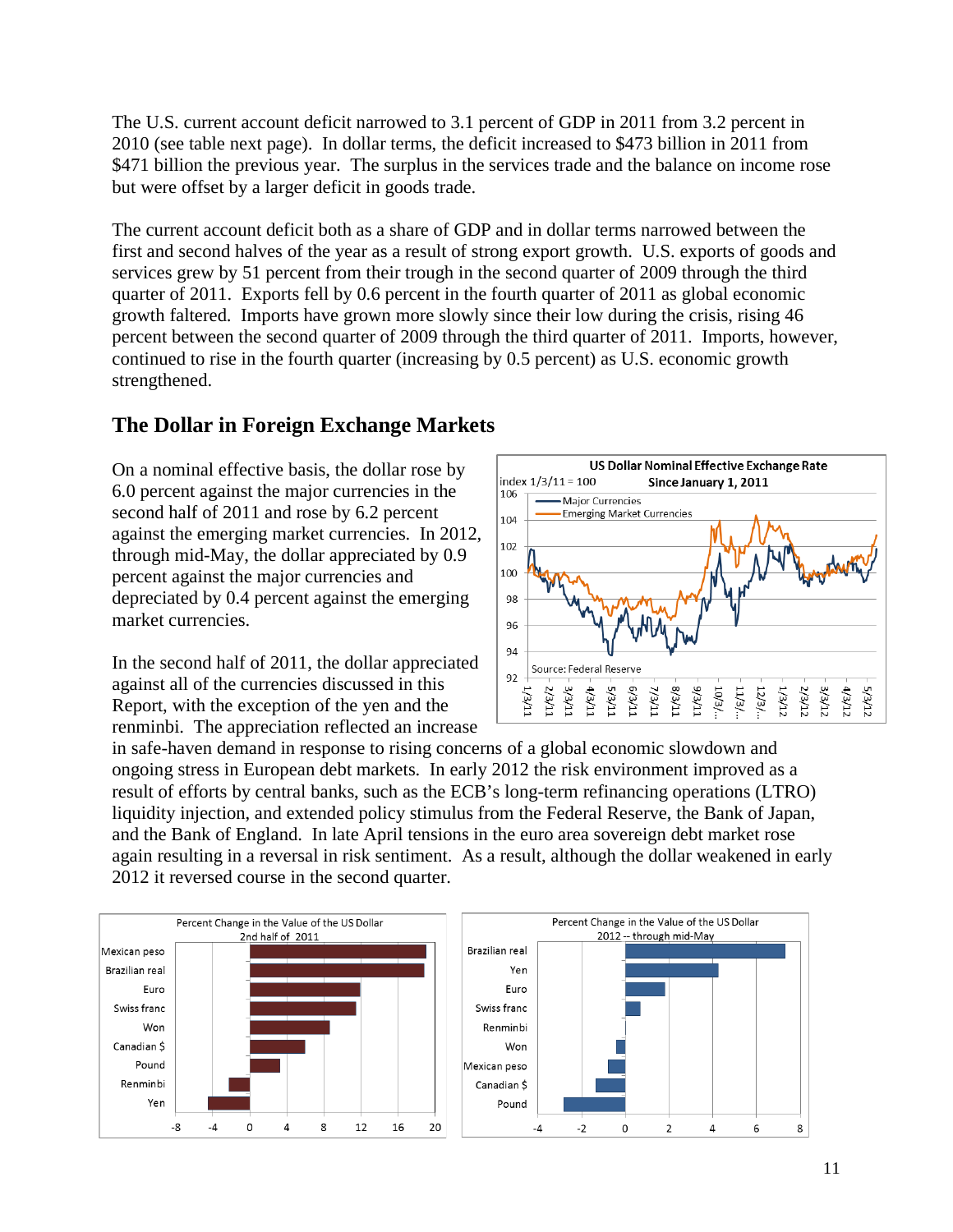## <span id="page-12-0"></span>**Analyses of Individual Economies**

<span id="page-12-1"></span>*Asia*

## <span id="page-12-2"></span>**China**

The Chinese economy continued to expand rapidly in 2011, growing by 9.2 percent in real terms, slowing modestly from 10.4 percent in 2010. Growth moderated further to 8.1 percent on a yearover-year basis in the first quarter of 2012, and recent data point to continued slowing in nearterm growth, as credit and investment appear to have slowed further and external demand remains relatively weak. Authorities, however, have scope for further policy easing, and most economic forecasters expect real GDP growth will remain about 8 percent for the year. The most recent IMF and the World Bank forecasts were for Chinese real GDP growth of 8.2 percent in 2012.

In 2010 and through much of 2011, rising goods and property price inflation led China to tighten monetary and credit policy. Over the last six months, however, with consumer inflation in China declining from its mid-2011 peak, housing price increases tapering off, and external demand slowing, China has gradually loosened monetary policy to support growth. Since November, the People's Bank of China (PBOC) has cut the share of deposits that commercial banks are required to hold as reserves at the central bank by 1.5 percentage points, reducing the required reserve ratio for large commercial banks to 20 percent.

Chinese leaders have identified shifting away from growth driven by exports toward a greater reliance on domestic consumption as a critical goal for sustaining growth in the medium to long term. This shift also is needed to support strong, sustainable, and more balanced growth in the global economy. At the Fourth U.S.-China Strategic and Economic Dialogue (S&ED) meeting in May 2012, Chinese authorities reiterated this commitment and highlighted a number of specific and complementary policies to achieve the goals of increasing household incomes and consumption spending.

At the S&ED, China stated that it intends to cut import tariffs on certain consumer goods this year, and expand the coverage, to all regions and sectors, of its pilot program to reduce the tax burden on services in order to accelerate development of the services sector. In a move that will help to both level the playing field with private companies and unlock some of the large retained profits of state-owned enterprises (SOEs), China also stated its intention to raise the SOE dividend payout rate and increase the number of SOEs that pay dividends. Greater SOE dividends could give the Chinese government more resources to strengthen the social welfare system, which would boost household confidence and income security, thereby raising household spending. In addition, China stated that it would promote market-based reform of interest rates in China. A rise in real deposit rates could lead to an increase in Chinese household consumption, as low real bank deposit rates have meant that Chinese households earned very little on their savings, requiring them to save more to meet their financial goals.

Exchange rate adjustment is a necessary part of the rebalancing of growth toward domestic consumption that China hopes to achieve, as Chinese authorities have acknowledged. At the May 2012 S&ED, Chinese authorities stated that China will continue to enhance exchange rate flexibility, letting supply and demand play a more basic role, and reiterated their determination to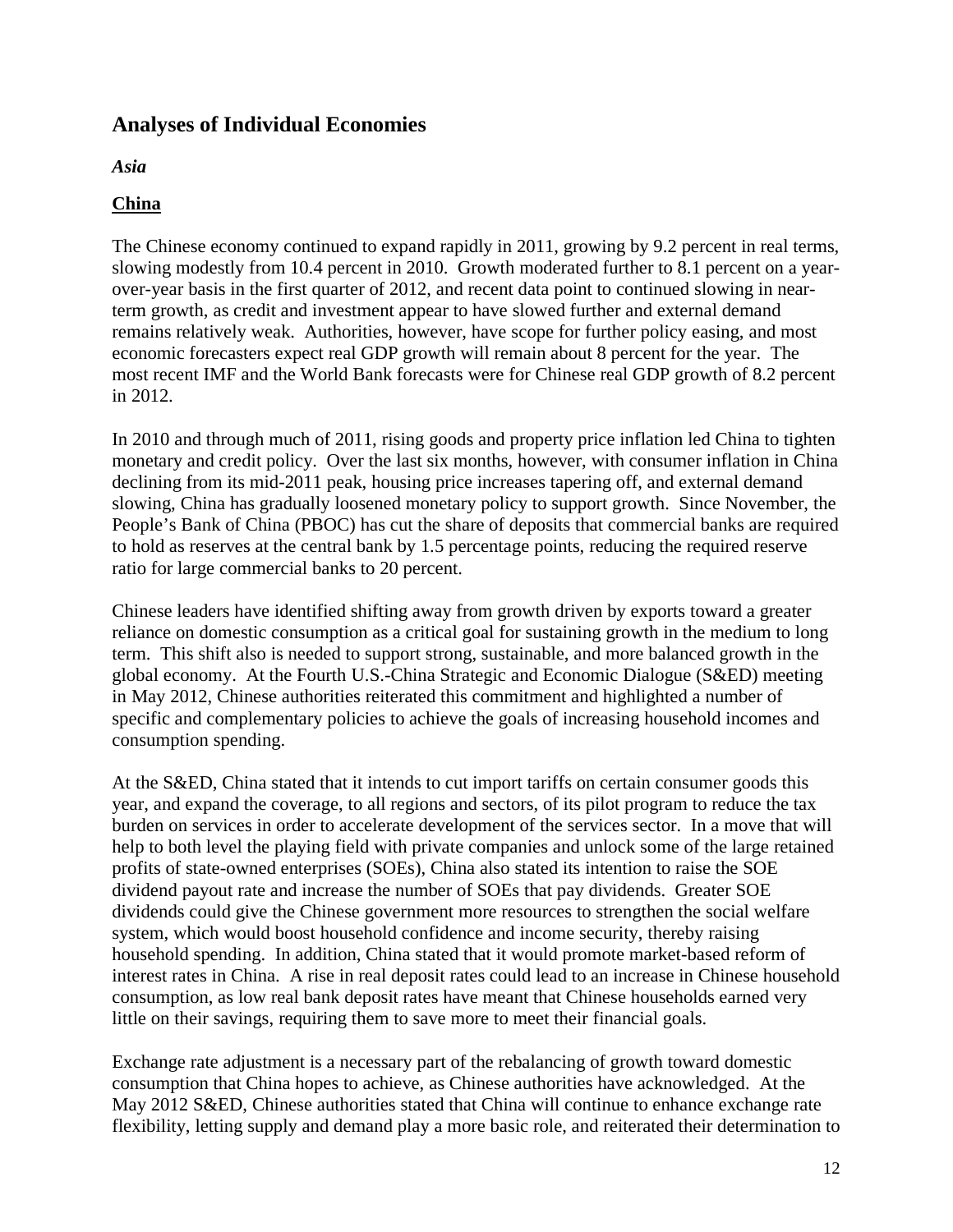implement fully their G-20 commitments to move more rapidly to a more market-determined exchange rate system and avoid persistent exchange rate misalignments. According to estimates from the most recent (July 2011) IMF Article IV consultation with China, the RMB was, at that time, estimated to be undervalued on a real trade-weighted basis by 3 to 23 percent, depending on the model used. With the world economy continuing to face headwinds as it recovers from the global financial crisis, it is important that China follow through on its commitments to increase flexibility.

On April 14, the PBOC announced a widening of the renminbi (RMB) daily trading band against the dollar in the Mainland currency market, from  $\pm$  0.5 percent to  $\pm$  1.0 percent. The trading band limitation applies to *intra-day* movements of the RMB against the dollar. In making the announcement, the PBOC stated that it was widening the band, "in order to meet market demands, promote price discovery, enhance the flexibility of RMB exchange rate in both directions, [and] further improve the managed floating RMB exchange rate regime based on market supply and demand with reference to a basket of currencies." If implemented in a way that allows the value of the exchange rate to better reflect market forces, the widening of the band could contribute to exchange rate adjustment and rebalancing, which would be positive for China, the United States, and the global economy.

China's current account surplus has fallen markedly over the past four years, from 9.1 percent of GDP in 2008 to 2.8 percent in 2011. Between 2010 and 2011, China's current account surplus narrowed from \$237.8 billion (4.0 percent of GDP) to \$201.7 billion (2.8 percent of GDP). China's merchandise trade surplus in 2011 was \$243.5 billion — roughly the same dollar value as the \$254.2 surplus in 2010, but falling as a share of GDP from 4.3 percent in 2010 to 3.3 percent in 2011. Preliminary data indicates that for the first quarter of 2012, China's current account surplus totaled \$24.7 billion, although for seasonal reasons China's first quarter surplus usually is lower than in other quarters.

China's stated effort to encourage structural changes to support stronger domestic consumption, along with apparent steady wage increases in the manufacturing sector and the lagged effect of appreciation of China's real effective exchange rate, have begun to play a role in reducing the current account surplus. Nevertheless, cyclical elements such as weakness in demand from advanced economies and changing terms of trade have also been significant contributors to the decline of China's current account surplus. In addition, both the reduction in China's external imbalance and recent Chinese growth have relied heavily on a continued massive, and likely unsustainable, increase in investment relative to GDP. Without further structural reform, the IMF projects China's current account surplus will widen again after 2012, rising to 4.3 percent of its own GDP and roughly doubling relative to global output by 2017.

Sustaining strong growth both at home and in the world will require China to take further policy measures to increase the growth of consumption – which as a share of GDP remains near historically low levels – including measures that will raise household incomes and give China's households sufficient confidence to spend a greater share of their incomes. Allowing RMB appreciation is a critical part of this process. A stronger RMB directly raises the purchasing power of Chinese households, encouraging greater household spending. It also encourages domestic investment and production to shift toward sectors – including services sectors – that focus on meeting Chinese household demand rather than sectors oriented toward exports. While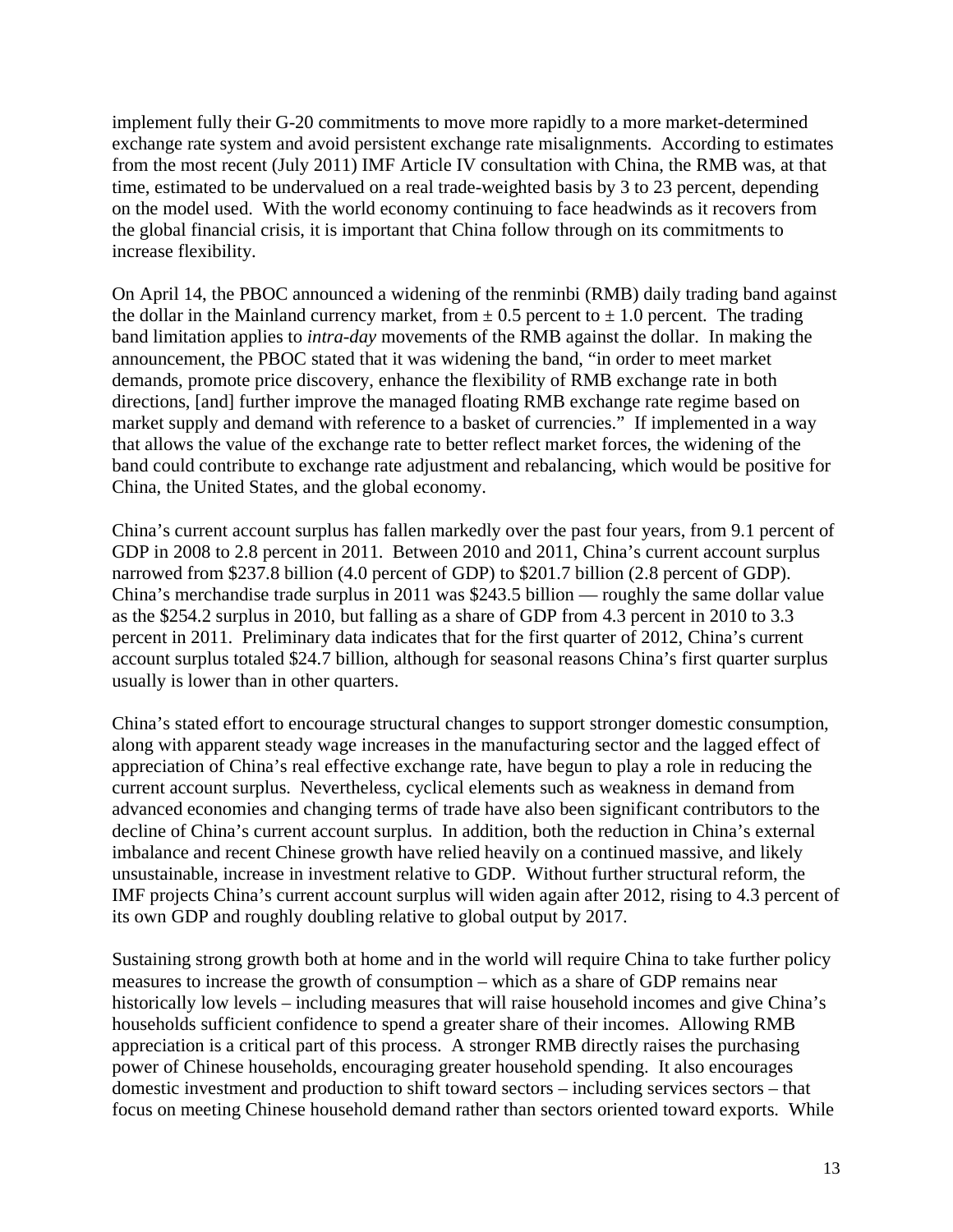exchange rate reform may not be sufficient in itself to bring about a rebalancing of the Chinese economy, rebalancing cannot take place without it.

From June 2010, when China moved off of its peg against the dollar, through May 15, 2012, the RMB appreciated by a total of 8.0 percent against the dollar. Because inflation in China has been higher than in the United States, the RMB has appreciated more rapidly against the dollar on a real, inflation-adjusted, basis, appreciating 12.5 percent since June 2010 and about 40 percent since China initiated currency reform in 2005. In 2012, through May 15, the RMB has been virtually flat against the dollar, depreciating by 0.36 percent.

Pressures for further appreciation – from China's current account surplus, foreign direct investment (FDI), and net capital inflows – remained strong in the first three quarters of 2011. According to China's balance of payments data, China accumulated \$373.1 billion in additional foreign exchange reserves in the first three quarters of 2011 – \$88.8 billion more than in the first three quarters of 2010. Reserve accumulation slowed to \$11.7 billion in the fourth quarter of 2011, as developments in Europe spurred an increase in global risk aversion, capital flows to emerging economies fell or even reversed, and market expectations that Chinese authorities would continue to allow RMB appreciation under these circumstances declined substantially. Reserve accumulation, however, increased again to \$74.8 billion in the first quarter of 2012. As of end-March 2012, the PBOC held \$3.3 trillion in foreign reserves, equivalent to 45 percent of China's [2](#page-0-0)011 GDP, or about \$2,450 for every Chinese citizen.<sup>2</sup> China's foreign exchange reserves are nearly three times larger in dollar terms than the reserves held by Japan, the economy with the second largest holdings (\$1.21 trillion, 21 percent of GDP). When compared to larger aggregates, as reported by the IMF, China's stock of reserves is almost as large as the total amount of foreign exchange reserves held by all advanced economies combined, and accounts for nearly half of all of the foreign exchange reserves held by emerging and developing economies.

Although reserve accumulation provides some indication, China does not publish intervention data, in contrast to most of the largest economies. Even when reported with a lag, such data provide valuable information to market participants and promotes more transparent and effective functioning of international currency and financial markets.

China's real effective exchange rate  $(REER) - a$  measure of its overall cost-competitiveness relative to its trading partners – has appreciated steadily since China initiated currency reform in mid-2005, after declining between 2001 and 2005. From July 2005 to April 2012, China's real effective exchange rate appreciated 27.4 percent. The REER appreciated particularly rapidly in the last several months of 2011, resulting in total REER appreciation of 6.2 percent over the course of 2011. Over the first four months of 2012, China's REER has depreciated by 0.5 percent.

Chinese authorities have stated their intention to gradually move towards greater convertibility of the RMB under the capital account. This shift will require China to reduce the extensive capital

<span id="page-14-0"></span><sup>&</sup>lt;sup>2</sup> In addition, China has transferred (or swapped) some of its accumulated foreign exchange reserves to commercial banks, as well as capitalizing the China Investment Corporation (CIC), its sovereign wealth fund. China's state sector as a whole – including the PBOC, state-owned banks, and CIC – holds roughly \$3.9 trillion in foreign currency assets.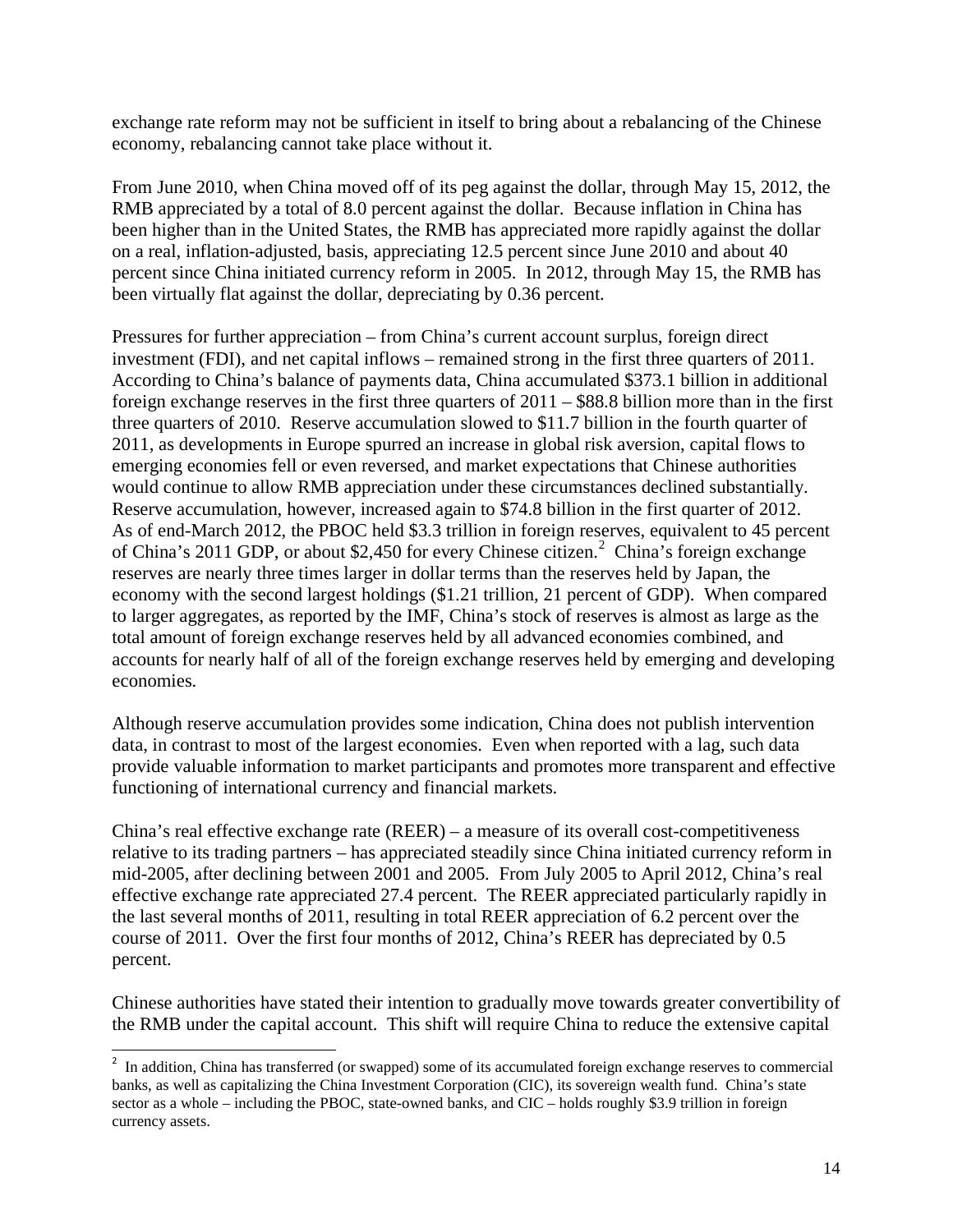controls that it currently has in place that restrict the free flow of cross-border capital and investment. China has been making some limited progress in this area recently. Under the framework of the S&ED, China more than doubled the total dollar amount that foreigners can invest in China's stock and bond markets under its Qualified Foreign Institutional Investor (QFII) program from \$30 billion to \$80 billion. China also has gradually allowed some offshore banks and financial institutions to invest RMB holdings into the domestic interbank bond market, piloted a version of its QFII program that allows for use of RMB raised offshore, and made it easier for domestic Chinese firms to raise funds in the offshore market by issuing offshore RMBdenominated bonds. These policies represent steps in the direction of greater opening of China's financial sector, though significant restrictions still remain in place.

Over the past decade, China resisted very strong market pressures for RMB appreciation, reflected in the substantial accumulation foreign currency reserves. Over that period, China's real effective exchange rate exhibited persistent and substantial undervaluation, although the extent of misalignment appears to have narrowed since the RMB resumed its appreciation against the U.S. dollar in June 2010. The decline in China's current account surplus over the past three years, together with the real appreciation of the RMB since June 2010 and China's steps to gradually open its capital account, indicate that China has gradually been allowing the necessary external adjustments to take place. At the same time, this process of adjustment remains incomplete, and more progress is needed. China's exceedingly high foreign exchange reserves relative to those of other economies, the persistence of its current account surplus and the incomplete appreciation of the RMB, especially given rapid productivity growth in the traded goods sector, suggest that the real exchange rate of the RMB remains significantly undervalued and further appreciation of the RMB against the dollar and other major currencies is warranted. China's large and continued foreign reserve accumulation has prolonged the misalignment in its real effective exchange rate and hampered progress toward global rebalancing, including among economies that compete with China for exports.

It is in China's interest to allow the exchange rate to continue to appreciate, both against the dollar and against the currencies of its other major trading partners. Continued appreciation by China would allow the exchange rate to serve as a tool to encourage consumption so as to maintain strong, sustainable growth, enable the adjustment needed for broader financial sector reform, and support China's stated goal of strengthening domestic consumption. While rebalancing the Chinese economy may create challenges in the short run for manufacturers that rely excessively on external demand, it is important to recognize that the longer the currency remains undervalued, the greater will be the misallocation of resources that will eventually have to be corrected.

In addition to promoting domestic demand-led growth in China, greater RMB flexibility also would encourage increased exchange rate flexibility in other Asian economies that are trying to maintain trade competitiveness vis-à-vis China. Thus, greater RMB flexibility would further promote a strong and sustained global recovery and remove distortions from the international monetary system.

## <span id="page-15-0"></span>**Japan**

The yen foreign exchange market is one of the largest and most liquid in the world, accounting for about 19 percent of the roughly \$4 trillion in daily global foreign exchange transactions,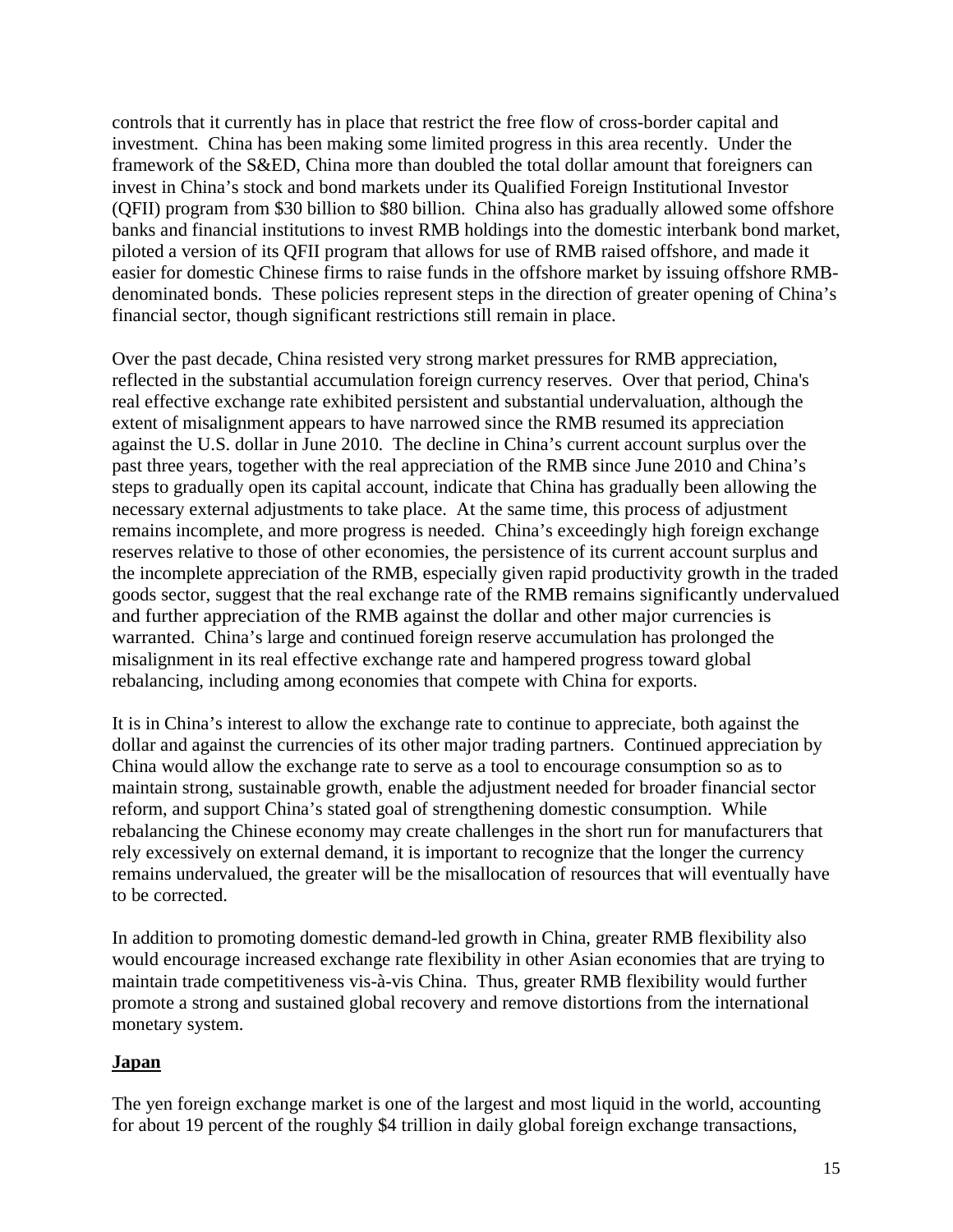according to surveys by the Bank for International Settlements (BIS). Japan maintains a floating exchange rate regime, but its authorities intervened unilaterally on two occasions in the second half of 2011 to limit yen appreciation. Following the joint G-7 intervention in March 2011 to steady disorderly market conditions following the Tohoku earthquake and tsunami, the yen appreciated against the U.S. dollar and other currencies on Japan's repatriation of capital and renewed investor appetite for safe-haven assets. Japanese authorities intervened on August 4, 2011, and again on October 31, citing speculative and disorderly exchange rate movements. The Japanese authorities bought \$59 billion in foreign exchange during the August 4 intervention and \$116 billion from October 31 through November 4.

Since June 2011 the yen has appreciated against the dollar, but there were significant swings in the exchange rate during this period. Although the yen depreciated to ¥/\$78.2 from 75.8 on October 31 following Japan's intervention, yen appreciation resumed during the fourth quarter of 2011 and first quarter of 2012, with the yen reaching a high of ¥/\$76.2 on February 1, 2012. Following the Bank of Japan (BOJ) announcement of the adoption of a 1 percent yearly inflation goal and the expansion of its domestic asset purchase program by \$123 billion on February 14 and buoyed by increasingly market confidence in economic recovery in the United States, the yen depreciated almost 7 percent against the dollar over a 30-day period, weakening to ¥/\$83.7 on March 14. Since late March 2012, market uncertainty regarding the BOJ's ability to take the monetary policy steps necessary to meet its 1 percent inflation target and safe-haven flows contributed to a renewed yen appreciation; the yen traded at ¥/\$80.2 on May 15. To date, Japan has not intervened in 2012.

On a real trade-weighted basis, the yen appreciated by 4.9 percent in the second half of 2011 but depreciated by 5.4 percent from December 2011 through April 2012. In its latest Article IV Report for Japan (June 2011), the IMF assessed the yen's real effective exchange rate to be broadly in line with economic fundamentals. In 2011, Japan's foreign currency reserves increased by \$184 billion, but have fallen slightly (down \$9.9 billion) in 2012 through April on valuation changes. Reserves are now \$1.21 trillion, the second-largest stock of reserves in the world behind China's \$3.3 trillion.

The Japanese economy continued to recover from the earthquake, tsunami, and nuclear power plant disasters in March. Although real GDP expanded 7.8 percent on a seasonally adjusted annualized basis in the third quarter of  $2011 -$  driven by pent-up personal consumption and a recovery in exports with the restoration of earthquake-damaged supply chains − the economy contracted by 0.7 percent for the year in 2011. Real GDP grew by 4.1 percent in the first quarter of 2012, on strong personal consumption supported by a temporary auto subsidies and reconstruction spending. Private consensus forecasts are for growth of about 2 percent in 2012.

Japan's fiscal outlook is challenging. Since the earthquake, the Japanese Diet has passed four supplemental budgets, totaling about 4 percent of GDP in additional spending, to fund earthquake reconstruction. Japan's government deficit widened from 8.0 percent of GDP in FY 2010 (April-March) to 10.0 percent of GDP in FY 2011. The deficit is expected to remain at roughly the same level in FY 2012 due to continued reconstruction spending. The IMF projects that the government's gross debt will reach 240 percent of GDP in 2013.

On the monetary side, deflation remains a serious concern. Core consumer prices (excluding food and energy) declined by 1.0 percent year-over-year in 2011. Headline consumer prices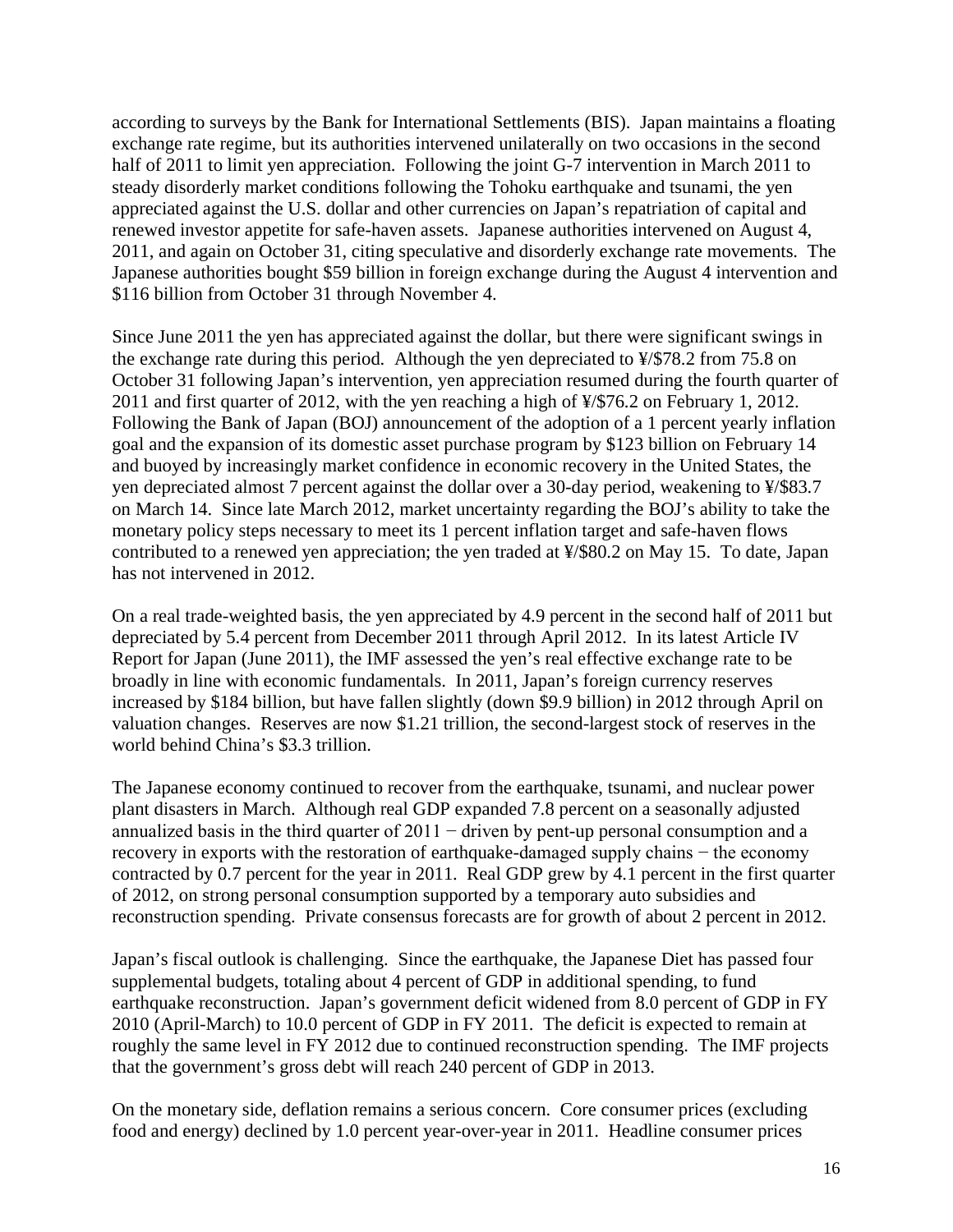have generally fallen since early 2009, but have increased on a year-over-year basis so far this year. Price increases have been driven in part by an increase in energy costs — global oil prices have risen at the same time Japan has shut down all of its nuclear reactors, which had previously provided 30 percent of Japan's electricity. To combat entrenched deflation, in February the BOJ committed to monetary easing to meet a newly announced 1 percent inflation goal and announced the expansion of its existing asset purchasing program by \$123 billion. In April, the BOJ announced additional purchases of domestic assets of \$124 billion and extended the maturity of its government bond purchases.

In 2011, Japan's merchandise trade balance fell into deficit for the first time since 1963 as exports slowed following production disruptions while imports increased on higher commodity prices and demand for reconstruction materials. Japan's 2011 current account balance remained in surplus, at 2.0 percent of GDP, due to relatively stable income from overseas investments. The IMF projects that Japan's current account surplus will expand to 2.2 percent of GDP in 2012 as Japanese exports continue to recover from the earthquake and tsunami. Japan's bilateral trade surplus with the United States totaled \$62.6 billion in 2011, up slightly from \$60.1 billion in 2010.

In order to support a stronger economic recovery and increase its potential growth, it remains important that Japan take fundamental and thoroughgoing steps to increase the dynamism of the domestic economy, by easing regulations that unduly deter competition in its domestic economy.

## <span id="page-17-0"></span>**South Korea**

South Korea officially maintains a market-determined exchange rate, and its authorities intervene with the stated objective of smoothing won volatility. During 2011, the authorities intervened on both sides of the market. In the first eight months of 2011, Korean authorities were net buyers of foreign exchange, and foreign currency reserves rose by \$18 billion. In September, the authorities intervened to support the won. For the year 2011, Korea's foreign exchange reserves grew by \$11 billion to \$298 billion.<sup>[3](#page-14-0)</sup> In 2012 through April, Korea had accumulated an additional \$10 billion in reserves.

The won has fluctuated in response to global market developments, depreciating by 10 percent against the dollar in September 2011 as risk aversion among global investors increased and foreign investment positions in emerging markets were unwound. The won strengthened in late 2011 and early 2012 as global markets stabilized before weakening more recently. In 2012, through mid-May, the won appreciated by 0.4 percent against the dollar. According to estimates from the July 2011 IMF Article IV consultation with Korea, the real effective value of the won was about 10 percent undervalued.

The Korean economy continues to recover from the global financial crisis, growing 3.6 percent in 2011, although domestic demand remained weak relative to pre-crisis levels. The global financial crisis hit Korea through a slump in demand for its exports, and net exports and investment have been the main contributors to the Korean recovery. The government largely

<sup>&</sup>lt;sup>3</sup> The 4 percent growth in Korean foreign exchange reserves over the course of 2011 is the net result of total intervention, interest earnings on existing reserves, and valuation changes on non-US dollar reserve holdings.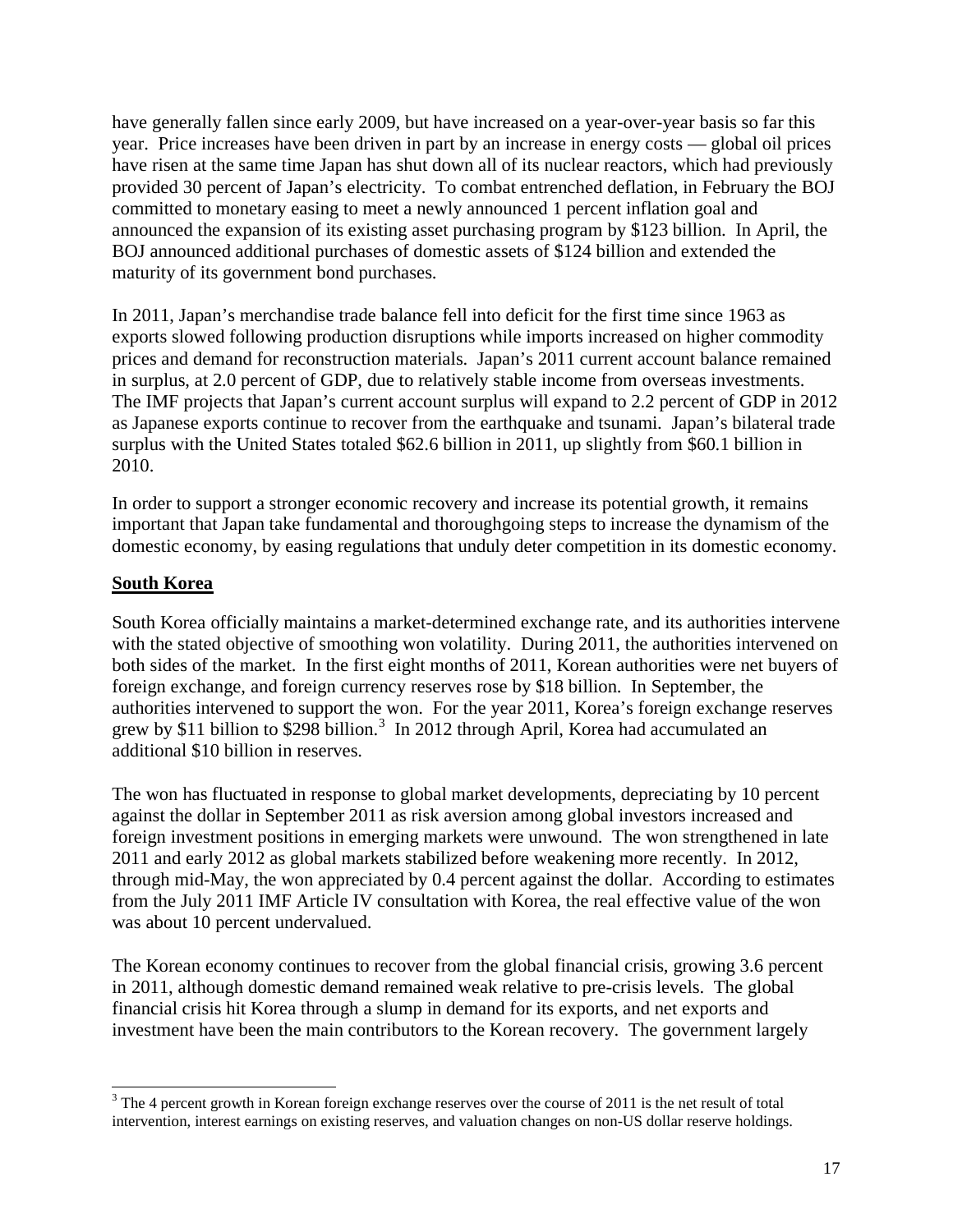withdrew fiscal stimulus in 2010 and 2011 and is targeting a fiscal deficit of 1.1 percent of GDP in 2012 and a return to fiscal balance in 2013. The IMF forecasts growth of 3.5 percent in 2012. Inflationary pressures appear to have peaked, with headline CPI inflation falling to 2.6 percent in April, and the Bank of Korea remains cautious about tightening monetary policy due in part to increased external risks, with continued weakness in advanced economies weighing on exports. The monetary policy rate has stood at 3.25 percent since June 2011, after having been ratcheted up from a low of 2.00 percent in June 2010.

Korea's exports totaled \$553 billion in 2011, up from \$461 billion in 2010. Exports totaled \$135 billion in the first quarter of 2012, up 5 percent relative to the first quarter of 2011. Korea's imports are also at record highs, reaching \$521 billion in 2011, up from \$421 billion in 2010. Imports totaled \$132 billion in the first quarter of 2012, up 8 percent from the first quarter of last year. Korea's current account surplus rose from 3.1 percent of GDP in the fourth quarter of 2010 to 4.0 percent in the fourth quarter of 2011.

Korea continues to maintain a series of measures aimed at reducing short-term external debt and the exposure of the financial system to foreign exchange risk. Short-term external debt has come down from \$190 billion at the peak of the financial crisis in 2008 to \$136 billion at the end of 2011. Korea's reserves are now more than twice short-term external debt.

The Korean authorities continue to intervene in the foreign exchange market, and the won remains weak compared to its pre-crisis levels. We will continue to press the Korean authorities to limit their foreign exchange interventions to the exceptional circumstances of disorderly market conditions and adopt a greater degree of exchange rate flexibility.

## <span id="page-18-0"></span>*Europe*

## <span id="page-18-1"></span>**Euro Area**

The value of the euro in foreign exchange markets is market-determined. The euro has experienced large fluctuations since the financial crisis resulting from ebbs and flows in risk aversion associated with financial stresses in the euro area. The euro appreciated by 7.8 percent against the dollar in the first half of 2011, but depreciated by 11.9 percent in the second half of 2011. In 2012, through mid-May, the euro depreciated by 1.8 percent against the dollar. On a real effective basis, the euro depreciated by 3.1 percent in the last half of 2011 and an additional 1.4 percent in the first four months of 2012.

Although the euro area economy grew by 1.5 percent in 2011, output contracted by 1.2 percent on an annualized basis in the fourth quarter. Declining domestic demand, particularly private and government consumption, was the main contributor to the drop in output, but exports also fell, reflecting weaker global demand.

In the first quarter of 2012, euro area real GDP growth was roughly flat, with annualized growth of less and 0.2 percent. There remains a divergence between the core countries, which saw a return of growth, and the periphery countries, which remained mired in recession. During the period, Germany grew 2.1 percent (annualized) while output contracted in Italy by 3.2 percent and in Spain by 1.3 percent. The pace of French growth continued to slow to 0.3 percent. The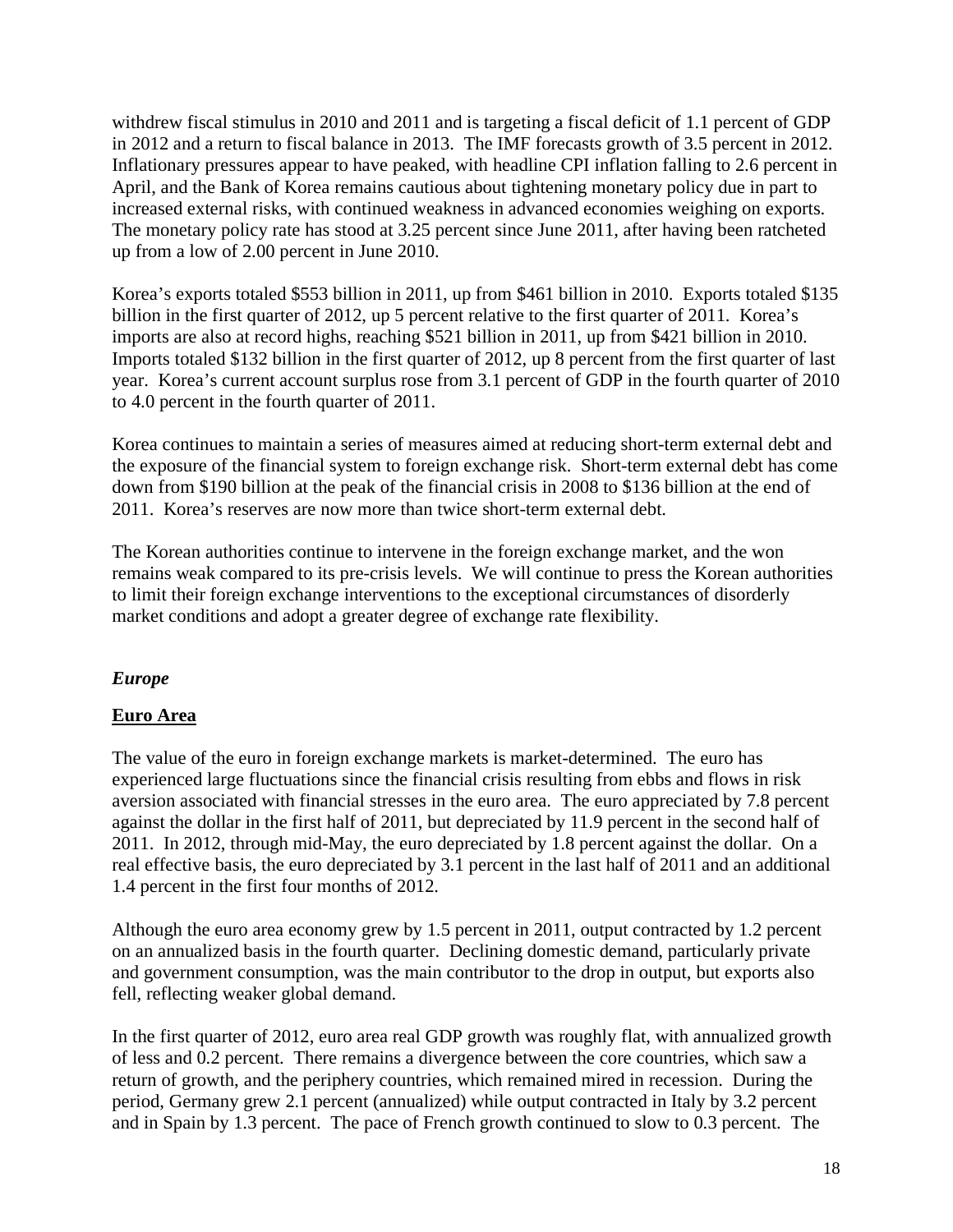latest high-frequency business surveys (e.g., Purchasing Managers Indices (PMI)) indicate that, even in the core economies, growth momentum has started to slow again.

The euro area's current account has been close to balance since early 2009. In 2011 the euro area had a current account deficit averaging 0.05 percent of GDP. Despite the near balance in the euro area current account, substantial imbalances remain among euro area countries. The Netherlands and Germany continued to run substantial current account surpluses in 2011, while the current accounts of the other major euro area economies (France, Italy, and Spain) remained in deficit. Over the course of 2011, private capital inflows into many euro area countries running current account deficits fell, with Italy and Spain experiencing private capital outflows in the later part of the year. This has created strong pressure for adjustment. Stronger domestic demand growth in surplus European economies would help to reduce imbalances in the euro area. The new Macroeconomic Imbalances Procedure developed as part of the EU's increased focus on surveillance should help signal building external and internal imbalances; however, the procedure is somewhat asymmetric and does not appear to give sufficient attention to countries with large and sustained external surpluses like Germany.

This year the euro area, in aggregate, is undertaking the most aggressive fiscal consolidation of the advanced economies despite having the smallest cyclically adjusted fiscal deficit and the lowest growth prospects. Most of the major euro area economies have committed to reducing their general government budget deficits to less than 3.0 percent of GDP by 2013, and the German government achieved this target in 2011. Concerns are mounting about the appropriate pace of consolidation and the need to preserve room for countercyclical policy responses while ensuring credible paths to fiscal consolidation over a time frame that is sensitive to cyclical considerations.

The ECB alleviated funding pressure in the banking sector through the provision of over  $\bigoplus$ trillion in three-year funding via long-term refinance operations (LTRO) in December 2011 and February 2012. The ECB continues to provide full allotments of liquidity against eligible collateral to euro area financial institutions. In addition, throughout late 2011, the ECB undertook additional measures, including a  $\epsilon$ 40 billion covered bond purchase program, and loosening the eligibility criteria on collateral. Citing intensified risks to growth, the ECB reduced the main refinancing rate by 25 basis points in November 2011 and by an additional 25 basis points to 1.0 percent in December. The Federal Reserve's U.S. dollar swap lines with the ECB also have played a critical role alongside the ECB's direct efforts by making it possible for Europe's banks to borrow dollars from the ECB and avoid a more rapid reduction in credit. Still, bank access to market funding continues to be heavily impacted by sovereign funding pressures, with many banks located in the most vulnerable euro area economies having little or no access.

A series of European Summits in late 2011 and the first quarter of 2012 resulted in the creation of a new fiscal compact, the acceleration by one year of Europe's permanent crisis response vehicle, the European Stabilization Mechanism (ESM), and a temporary increase in the size of the euro area crisis response firewall to provide a credible backstop for large, vulnerable countries and the financial sector. These represent important steps forward and, together with ECB actions, helped reduce financial stress, and lay the foundations for greater stability. These steps alone, however, cannot solve the fiscal, competitiveness, and growth issues faced by some countries in the euro area. The success of the next phase of the crisis response will hinge on Europe's willingness and ability, together with the ECB, to encourage stability and growth by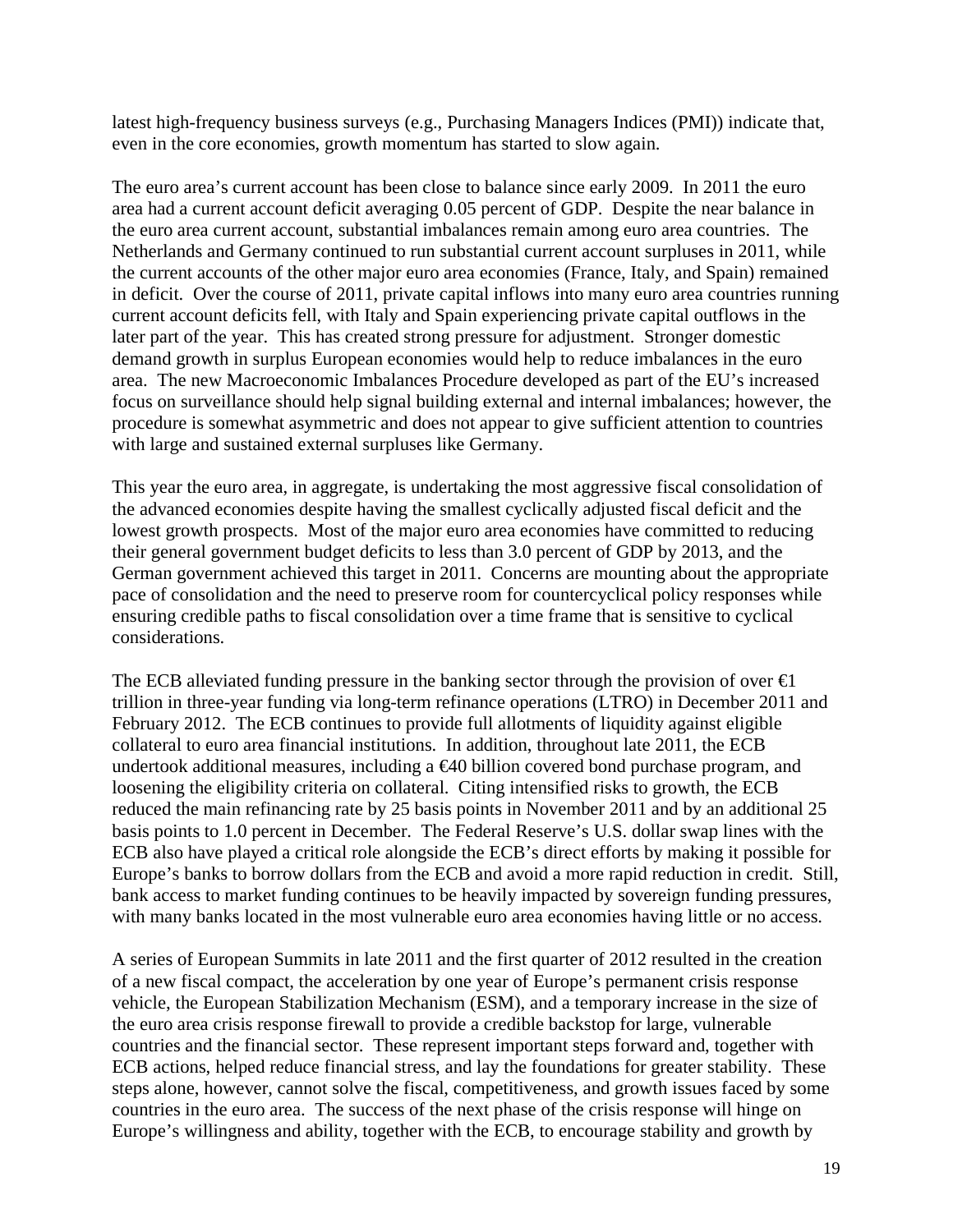applying its tools and processes creatively, flexibly, and aggressively, to support countries as they implement reforms and strengthen their banking sectors.

## <span id="page-20-0"></span>**Switzerland**

In the years leading up to 2011, the Swiss franc was a freely floating currency, and the Swiss National Bank (SNB) set monetary policy to keep inflation stable at around 2 percent. In 2011, however, a rapid acceleration in the appreciation of the Swiss franc resulted in a series of extraordinary actions and interventions by the SNB culminating in the establishment of a ceiling on the  $\bigoplus$ CHF exchange rate.

Between October 2007 and April 2011 the franc rose steadily, appreciating at the rate of 0.6 percent per month on a nominal effective basis. The nominal effective pace of appreciation accelerated to a rate of 3.6 percent per month between April and August 2011. The SNB expressed increasing concern that the rapid appreciation of the franc, particularly against the euro, was having negative effects on the economy and stoking deflation risks. The consumer price index declined in the last three months of 2011, with declines continuing into 2012. In April 2012 the deflation rate was 1.0 percent on a year-over-year basis.

The SNB responded to its concerns by flooding the market with liquidity and driving interest rates to near zero. On August 3, 2011 the SNB lowered the upper limit of its target range for the three-month Libor to 0-0.25 percent (from 0-0.75 percent). On August 10, the SNB announced additional measures to increase liquidity and reduce the appreciation of the franc. These included pumping more liquidity into the Swiss money market and conducting foreign exchange swap transactions (a policy last used in late 2008). The franc nonetheless continued to strengthen. On August 11, an SNB official said that a temporary peg to the euro was possible and the comment resulted in a 4.5 percent depreciation of the franc against the euro the following day.

The franc continued to depreciate through August, but by early September started moving upward again. As a result, on September 6, the SNB announced that it was establishing a ceiling on the  $\epsilon$ CHF exchange rate. The franc would not be allowed to appreciate beyond 1.20 francs per euro. The SNB said it was "aiming for a substantial and sustained weakening of the Swiss franc," and was prepared to buy foreign currency in "unlimited quantities" to enforce the ceiling.

Following the September 6 announcement, the franc depreciated 1.1 percent against the euro and 9 percent against the dollar through end-December. The CHF/€ exchange rate has hovered around the 1.20 threshold in 2012 through mid-May. The SNB does not publish its market interventions, but stated in March 2012 that "since September 2011, the SNB has rigorously enforced the announced minimum exchange rate against the euro."

The circumstances prompting the actions by the SNB are unique to Switzerland. It is a small open economy that has been disproportionally affected by the financial stresses in Europe, resulting in disorderly movements in the exchange rate. Indirect methods, such as boosting liquidity and lowering interest rates to their lowest level, have failed to stem the appreciation leading to direct, more drastic action.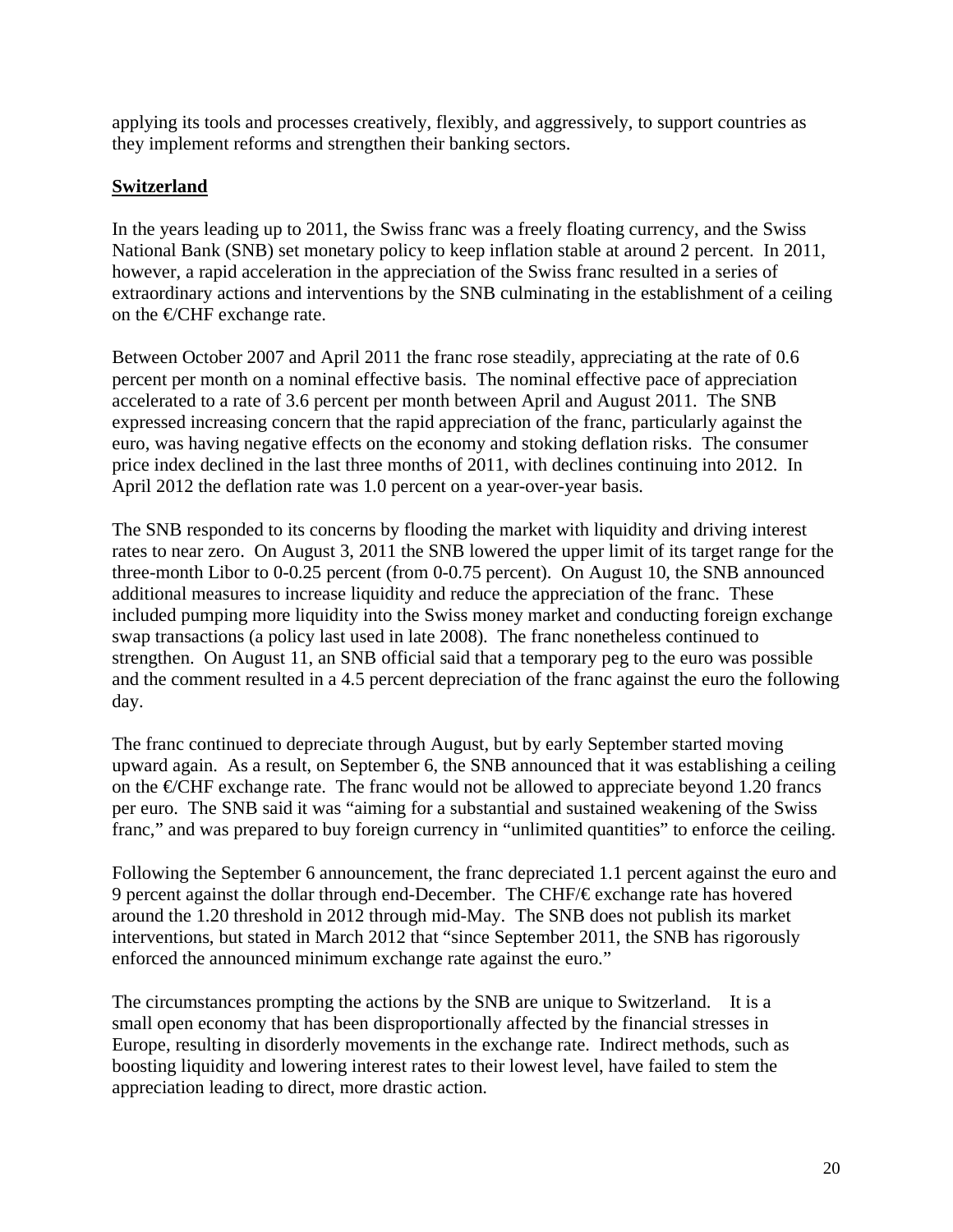Switzerland's reserves have increased substantially in the past 3 years. At the beginning of 2009 Switzerland's foreign currency reserves were roughly equal to those of the United States but are now 5 times the size of U.S. reserves. Switzerland's foreign exchange reserves rose by \$99.3 billion in the first eight months of 2011. Most of the increase occurred in August reflecting the SNB's actions to stem the rise of the franc. Reserves declined by \$45.6 billion through the end of the year and continued to decline in early 2012 reflecting the unwinding of currency swaps and valuation changes.

The current account surplus increased from 13.6 percent of GDP in the first half of 2011 to 16 percent in the second half, with a full year posting of 14.8 percent. Both the goods and services balances are in surplus due to Switzerland's strong presence in precision instruments and pharmaceuticals on the trade side and financial services on the services side. However, the SNB and IMF estimate that, adjusting for ownership of multinational companies and cross-border shopping, the current account surplus for 2011 would decline by about 7 percent of GDP (i.e., a surplus of 7.8 percent instead of 14.8 percent of GDP).

Slower global growth, events in the euro area, and appreciation of the franc negatively affected growth in 2011. Swiss economic growth slowed from 2.7 percent in 2010 to 1.9 percent in 2011. Output grew by 0.4 percent on an annualized basis in the fourth quarter of 2011 as investment and public consumption declined. The IMF projects growth will remain weak in 2012 with the economy expanding by 0.8 percent.

## <span id="page-21-0"></span>**United Kingdom**

The United Kingdom (UK) has a freely floating market-determined exchange rate. After depreciating by 3.3 percent against the dollar in the second half of 2011, the pound reversed course, appreciating by 2.8 percent in 2012 through the mid-May. In recent months, investors appear to be treating the pound as a safe haven currency. On a real effective basis, the pound appreciated by 3.6 percent in the second half of 2011, reflecting its nominal appreciation against other currencies excluding the dollar, notably the euro. In the first four months of 2012, the pound depreciated by 2.0 percent on a real effective basis, likely due to the drop in inflation since the start of the year.

The UK economy has been unable to establish a firm recovery. Output contracted 1.2 percent on an annualized basis in the fourth quarter of 2011 and by 0.8 percent in the first quarter of 2012, a technical recession. The downturn in 2011 was due largely to flagging consumption and investment. Negative construction output and subdued services activity were major contributors to the weak result in the first quarter. The UK's Office of Budget Responsibility (OBR) projects growth of 0.8 percent in 2012, in line with the IMF's latest forecast.

The government committed to a fiscal mandate that requires it to balance the cyclically adjusted current budget at the end of a rolling, five-year period, as well as a supplementary target, which requires public sector net debt to fall as a share of GDP between 2014-15 and 2015-16. The government previously committed to meeting its fiscal mandate a year early (2014-15); however, last November, the OBR made significant updates to its economic forecasts, which resulted in upward revisions to its targets, and extended the timeframe to meet its fiscal mandate by two years to 2016-17.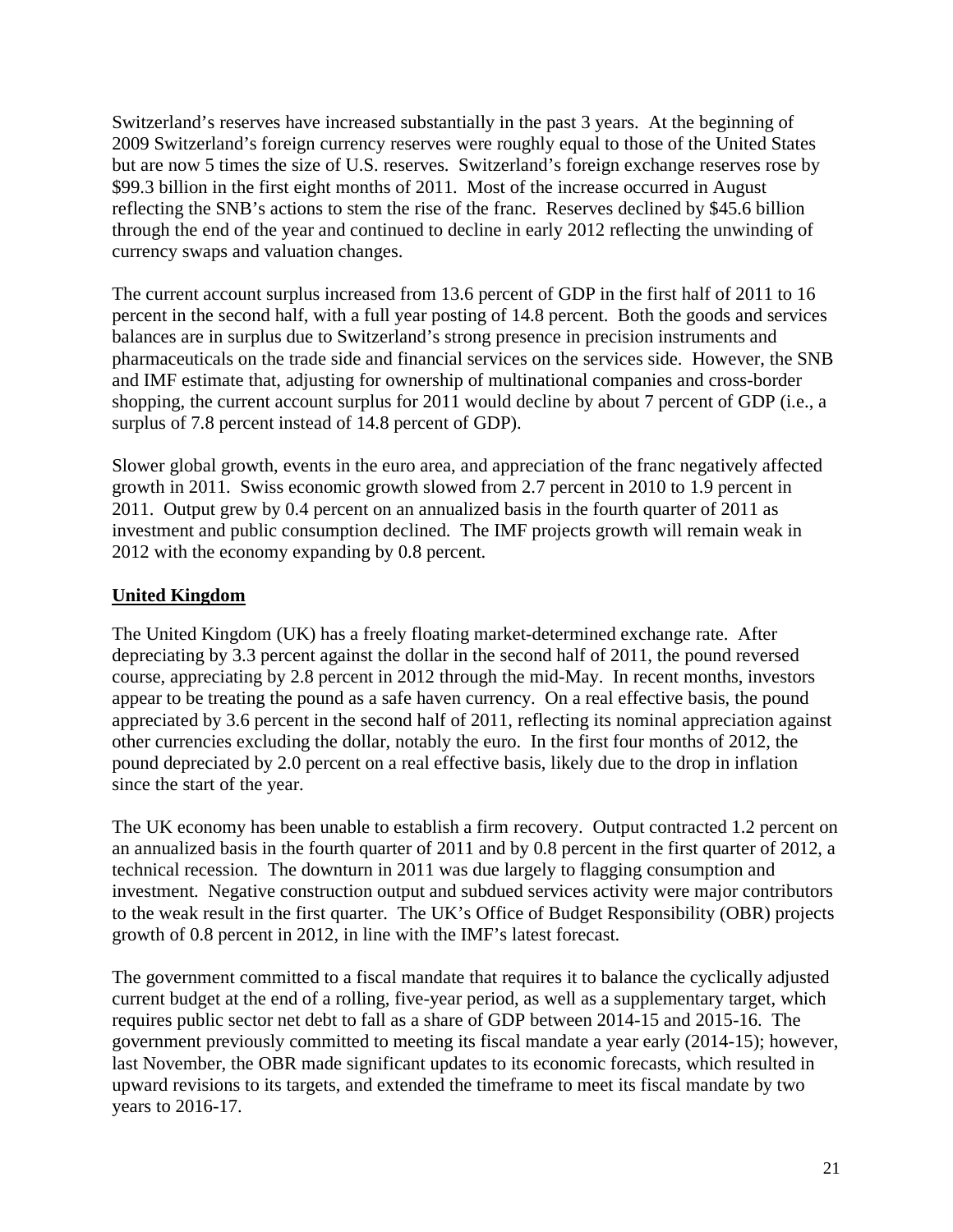Monetary policy remains accommodative. The Bank of England (BOE) has maintained its historically low policy rate at 0.5 percent and, at its February meeting, increased the size of its quantitative easing (QE) program to £325 billion from £275 billion. The basis for its decision was similar to the rationale for the expansion in QE last October: the weaker global environment – particularly slower growth in the euro area – and tight credit conditions, weak real household incomes, and fiscal tightening. Inflation has remained above the BOE's 2.0 percent target for the past two years largely due to the rise in commodity prices, the VAT increase, and currency weakness. However, it has fallen steadily since peaking at 5.2 percent in September 2011 and stood at 3.5 percent year-over-year in March, as the effect of last year's VAT increase fades.

After narrowing to 0.9 percent of GDP in the second quarter of 2011, the UK's current account deficit rose sharply to 2.8 percent of GDP in the third quarter, as a drop in exports worsened the trade deficit. A rise in exports in the fourth quarter reduced the deficit to 2.2 percent of GDP.

## <span id="page-22-0"></span>*Western Hemisphere*

#### <span id="page-22-1"></span>**Brazil**

Brazil operates under a floating exchange rate regime, although the central bank intervenes regularly and the authorities have repeatedly extended controls on capital inflows over the past two years to contain appreciation of the *real*. After more than two years of steady appreciation from early 2009 to mid-2011, the *real* depreciated 18.8 percent against the dollar in the second half of 2011. In early 2012, the *real* reversed course and appreciated sharply against the dollar, but has depreciated since the end of February, partly due to renewed policy intervention by the authorities. Overall, the *real* has depreciated by 7.3 percent against the dollar in 2012 through mid-May. On a real effective exchange rate basis, the *real* depreciated by 9.2 percent in the second half of 2011 and by an additional 0.8 percent in the four months of 2012.

Preventing significant appreciation of the *real* has been a priority for the Brazilian government, as the authorities have voiced concerns that appreciation of the *real* has decreased the competitiveness of domestic industry and led to an undesirable increase in manufacturing imports, particularly from Asia. After being out of the market for several months while the *real*  was depreciating against the dollar, the Banco Central do Brasil (BCB) resumed foreign exchange intervention in early February, and continued to purchase foreign currency even after the *real*'s appreciation trend was reversed. The central bank purchased \$9.4 billion in dollars in spot markets from February through mid-April and bought \$7 billion in dollars through deliverable forward contracts in February. Also, the central bank has increased its long dollar position in local currency swaps by \$1.7 billion since February. Foreign exchange reserve accumulation slowed in the second half of 2011. Reserves increased by \$16.2 billion after rising by \$50.9 billion in the first half. The pace accelerated in the first quarter of 2012, as a result of renewed exchange market intervention of 2011. Reserves rose by \$11.4 billion, reaching \$354 billion at the end of March 2012.

Brazil has implemented a series of measures to limit capital inflows and upward pressures on the exchange rate since October 2010. Most recently, the authorities broadened the scope of the 6 percent financial operations tax (IOF) on capital inflows to include medium duration external borrowing (between two and five years) by Brazilian residents. Net financial inflows totaled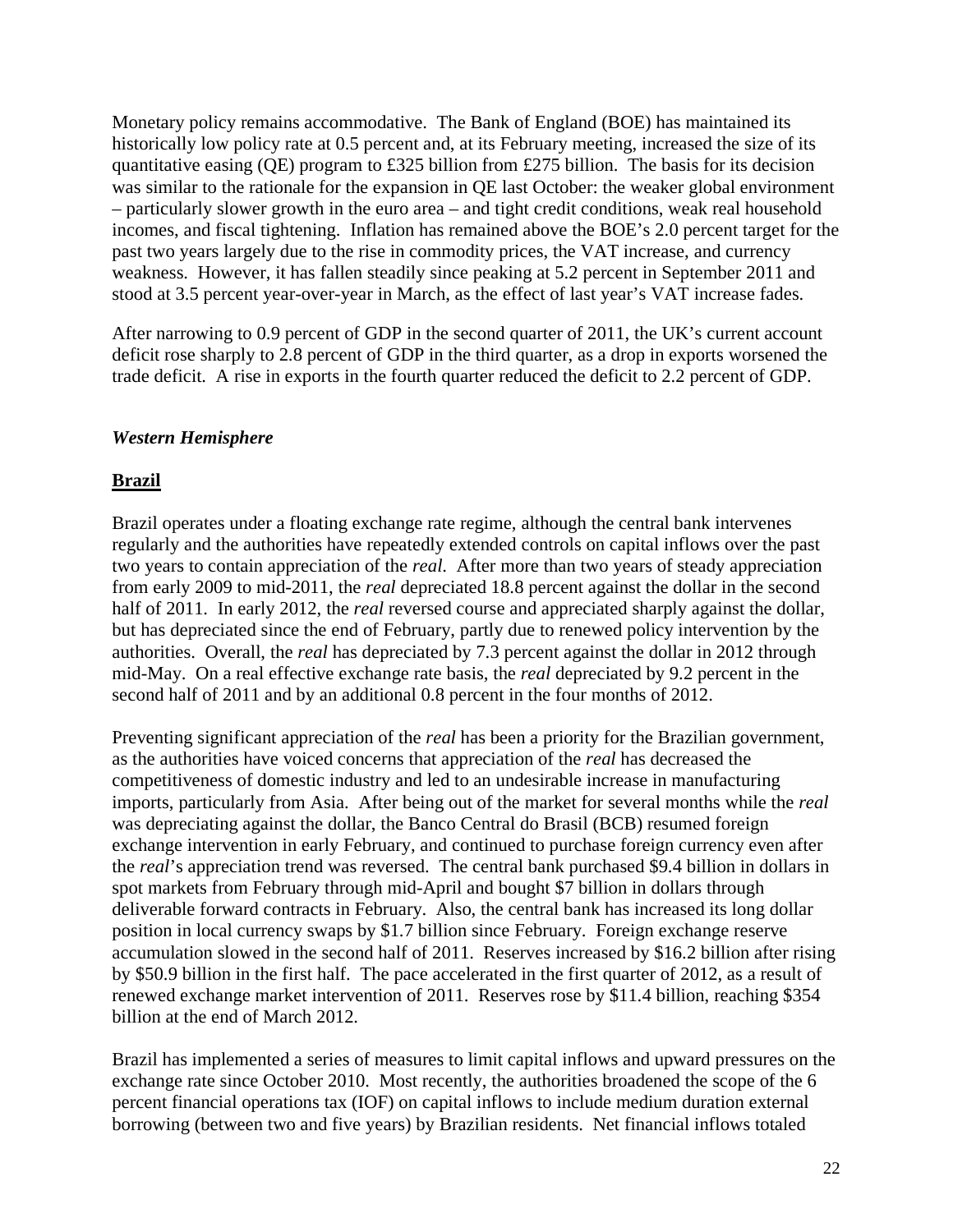\$10.1 billion in January and February, led by foreign direct investment inflows, but there was some moderation of capital inflows in March and April.

Brazil's current account deficit averaged 2.1 percent of GDP in 2011. Net foreign direct investment averaged 2.7 percent and net portfolio investment averaged 1.4 percent of GDP. Reserve accumulation averaged 2.6 percent of GDP, nearly twice that of portfolio investment.

Brazil's economy grew by 2.7 percent in 2011, well below the 7.6 percent growth rate in 2010, as the government tightened fiscal, monetary, and credit policy in the first half of the year in order to slow accelerating inflation and external demand weakened. The industrial sector was a drag on growth in 2011, in part due to increased import penetration in manufactured goods markets.

After raising its policy rate by 175 basis points in the first seven months of 2011, the BCB reversed course cutting the rate by 150 basis points by the end of December. In 2012 the BCB cut its policy rate by an additional 200 basis points to reach 9 percent at the end of April, slightly above the historical low. The authorities have also provided some fiscal stimulus through a boost to government transfer payments linked to the minimum wage and discretionary stimulus targeted at the industrial sector. The IMF projects the economy will grow by 3.0 in 2012 as the simulative measures take hold.

Inflation reached 7.4 percent on a year-over-year basis in September 2011 but decelerated to 5.1 percent in April 2012, moving closer to the center point of the central bank's target band of 4.5 percent  $\pm 2$  percent. Continued high core and services inflation (6 percent and 8 percent, respectively) indicate that latent inflation pressures remain. Brazil's current account deficit was 2.0 percent of GDP over the 12 months ending in March, and it has hovered around this level since 2010.

## <span id="page-23-0"></span>**Canada**

Canada maintains a flexible exchange rate. The Canadian dollar depreciated by 6.0 percent against the U.S. dollar in the second half of 2011, mirroring a decline in global commodity prices. The currency has rebounded in 2012, appreciating by 1.4 percent through mid-May. On a real effective basis, the Canadian dollar depreciated by 2.9 percent in the second half of 2011 but appreciated 2.7 percent in the first four months of 2012. The recent appreciation of the Canadian dollar has reflected both a rebound in global commodity prices since end-2011, better than expected macroeconomic data, and market views that the Bank of Canada may begin to raise interest rates as early as 2013.

The Canadian economic recovery continued in the second half of 2011, with domestic demand strengthening in the fourth quarter to 2.9 percent. In 2011, real GDP expanded by 2.5 percent. Exports grew in the second half of 2011, supporting the Canadian economy, while rising private investment was offset to a large degree by declining public investment. The Bank of Canada forecasts growth to moderate to 2.4 percent in 2012 somewhat higher than the IMF's projection of 2.1 percent growth. Going forward, authorities expect relatively high household debt levels to constrain personal consumption growth.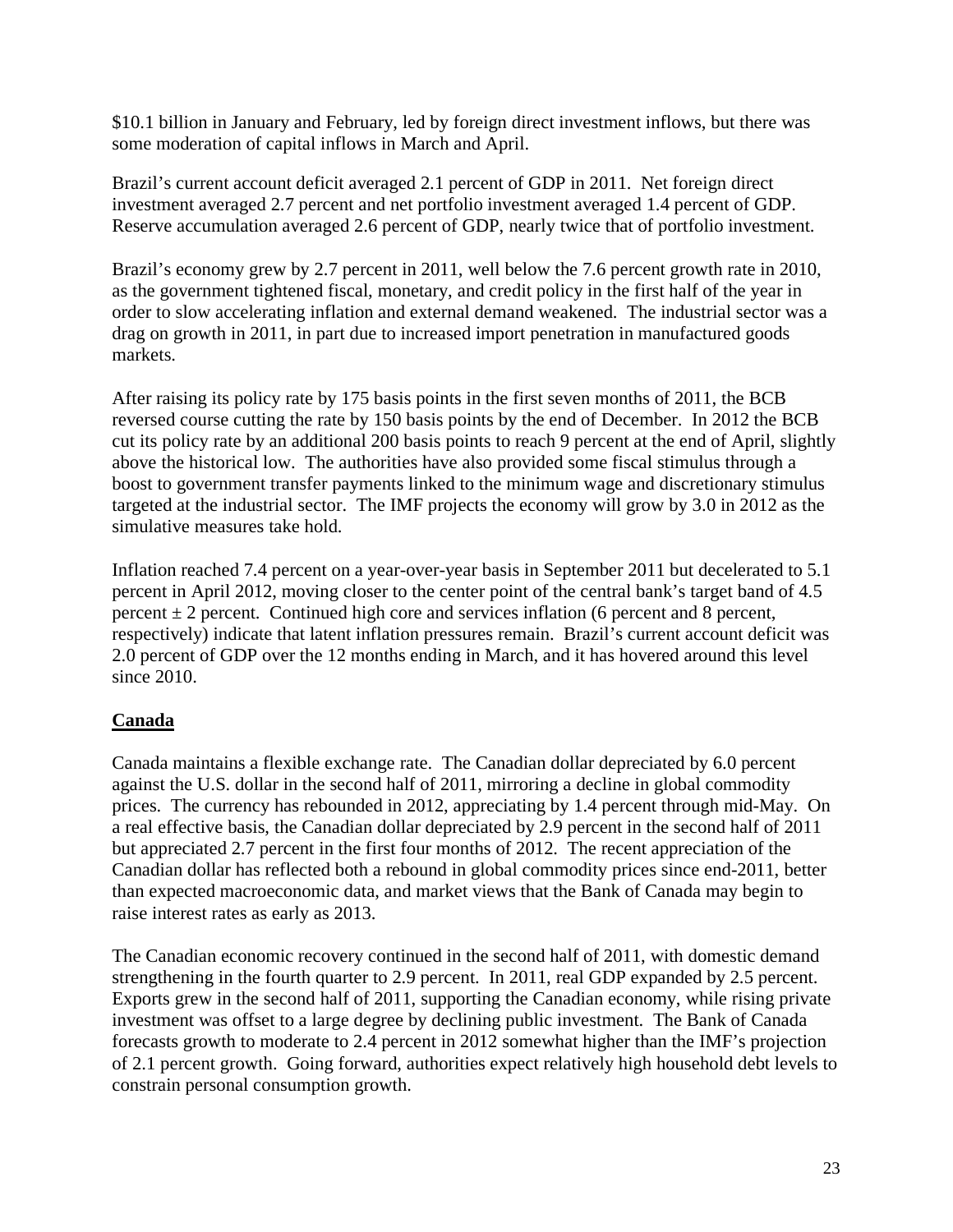Canada's current account deficit narrowed slightly in the second half of 2011, to 2.4 percent of GDP. In spite of declining commodity prices, export volumes increased, particularly in manufactured goods destined for higher-growth emerging markets. Imports have continued to grow, but at a moderate pace.

The government has continued fiscal consolidation but late in 2011 pushed back by one year the goal of returning to fiscal balance, which is now forecasted to occur by the end of FY2015. The Bank of Canada has maintained its policy rate at 1.0 percent since September 2010, citing subdued core inflation and concerns about the external outlook. The Bank of Canada's target for inflation is 2 percent. Headline inflation decelerated to 2.3 percent in December 2011 from 3.1 percent in June on a year-over-year basis, with core inflation of 1.8 percent.

## <span id="page-24-0"></span>**Mexico**

Mexico has a flexible exchange rate and employs an inflation-targeting monetary policy regime. On a real effective basis, the peso depreciated by 10.3 percent during the second half of 2011 as global growth concerns buffeted emerging market currencies and commodity prices declined. In the first four months of 2012, however, the peso appreciated by 4.2 percent on a real effective basis. Similarly, against the dollar, the peso declined 19.1 percent during the second half of 2011 but rose 0.8 percent through mid-May in 2012.

Mexico's foreign reserves increased \$14.5 billion in the last half of 2011, reaching a total of \$137 billion. Virtually all of this increase was driven by foreign exchange inflows from the state-owned oil company, Pemex. The Bank of Mexico discontinued in November 2011 its monthly auctions of options to purchase foreign exchange, which had previously allowed Mexico to gradually accumulate foreign exchange when the peso was on an appreciating trend. In conjunction with this announcement and as a measure to support liquidity in the foreign exchange market, the Bank of Mexico indicated that it would auction \$400 million in foreign exchange on any day in which the peso depreciated against the dollar by more than 2 percent. Through April 2012, the Bank of Mexico has not conducted any auctions. In December 2010, Mexico obtained an augmented precautionary Flexible Credit Line (FCL) from the IMF equivalent to \$72 billion, up from \$48 billion previously. As of the mid-May 2012, Mexico had not drawn on this line.

Real GDP growth slowed to 1.7 percent on an annualized basis in the fourth quarter of 2011. Growth for all of 2011 was 4.0 percent. Private consumption and (to a lesser extent) investment drove economic growth in the second half of 2011. Oil production remained flat throughout 2011, while manufacturing production has shown strong growth throughout most of the year (excluding the short-lived supply disruptions following Japan's earthquake). Domestic and external demand has remained fairly robust through the first quarter of 2012, and real GDP rose by 5.3 percent on an annualized basis.

The Bank of Mexico has maintained an accommodative monetary policy stance, keeping its target interest rate at 4.5 percent since July 2009. Inflation gradually accelerated in the fourth quarter of 2011 to just over 4 percent as of January 2012 (on a year-over-year basis), but slowed to 3.4 percent by April. The Bank of Mexico maintains an inflation target of 3 percent, with a band of plus or minus 1 percent.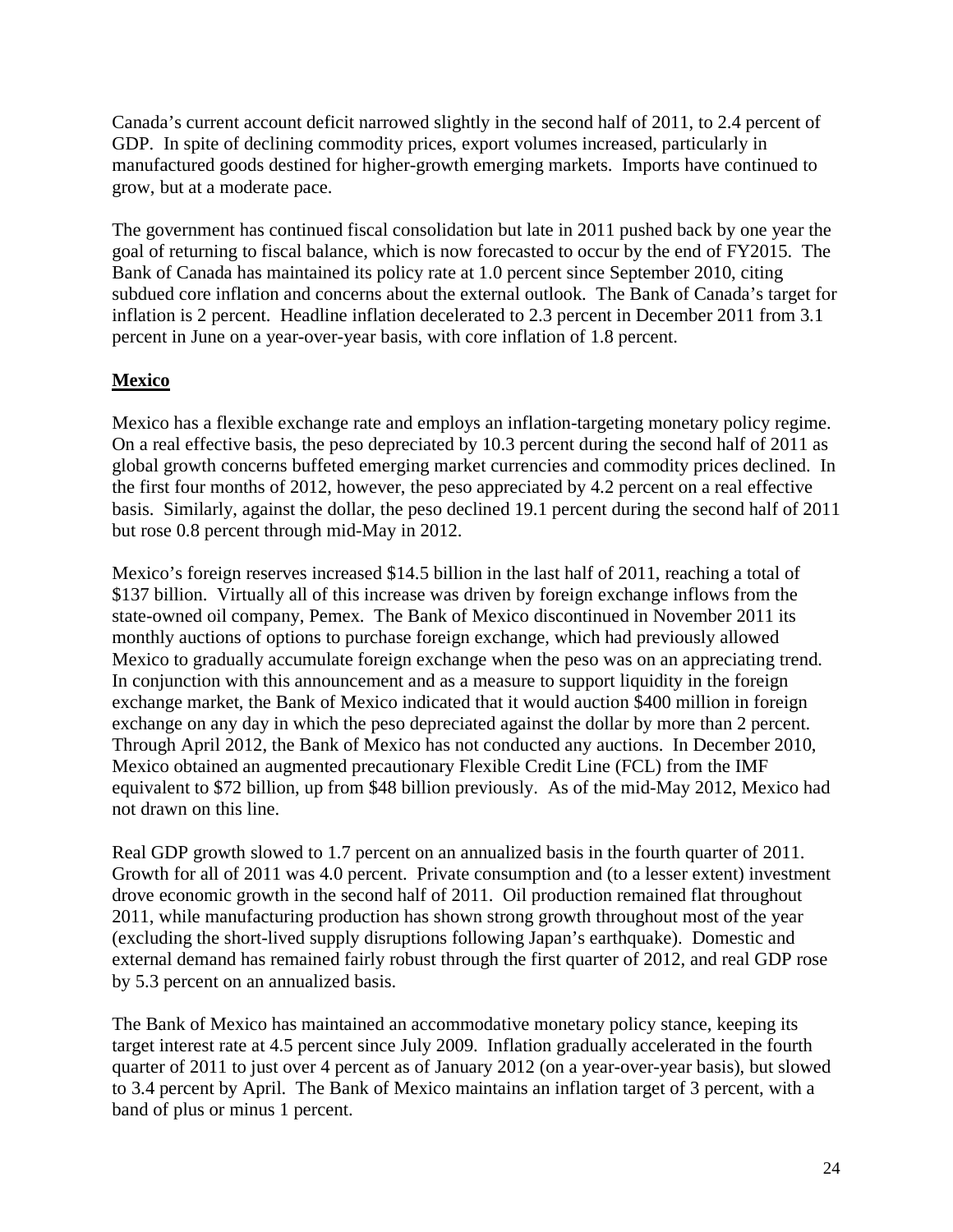Mexico's current account deficit was 0.8 percent of GDP in the fourth quarter. Manufacturing export growth has been strong, with total exports rising 11 percent in the fourth quarter, but import growth has kept pace.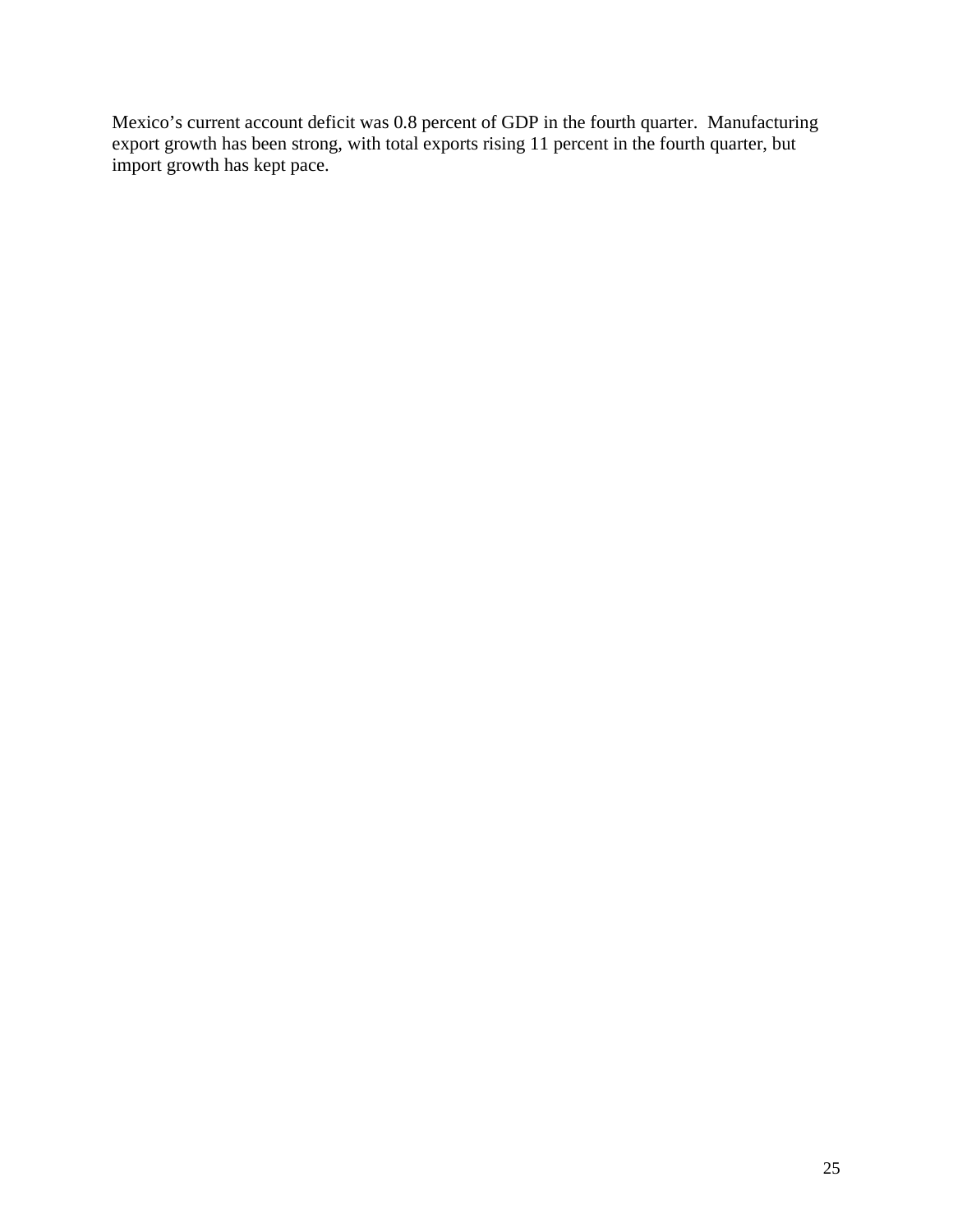## **Glossary of Key Terms in the Report**

<span id="page-26-0"></span>**Bilateral Real Exchange Rate –** The bilateral exchange rate adjusted for inflation in the two countries, usually consumer price inflation.

**BIS Effective Exchange Rate**– An effective exchange rate index calculated as a geometric weighted average of bilateral exchange rates. The weights are based on manufacturing trade flows and capture both bilateral export and import trade and export competition in third markets. To capture changes in trade patterns over time, the weights are time-varying.

**Exchange Rate–** The price at which one currency can be exchanged for another. Also referred to as the bilateral exchange rate.

**Exchange Rate Regime –**The manner or rules under which a country manages the exchange rate of its currency, particularly the extent to which it intervenes in the foreign exchange market. Exchange rate regimes range from floating to pegged.

**Federal Reserve Dollar Indexes** – The Federal Reserve calculates three effective exchange rate indexes for the dollar. All are weighted averages of the foreign exchange value of the dollar against a group of currencies. The weights are time-varying and are based on U.S. export shares, U.S. import shares, and export competition in third markets. The *Broad index* includes the 26 currencies used by the major trading partners of the United States. This index is then split into a Major currency index and an Other Important Trading Partner (OITP) index. The *Major Currencies Index* includes seven currencies that are used widely in international transactions (the euro, yen, pound sterling, Australian dollar, Canadian dollar, Swiss franc, and Swedish krona). The *OITP Index* includes 19 emerging market currencies. Although these currencies are used by major trading partners of the United States, they do not circulate widely internationally.

**Floating (Flexible) Exchange Rate** – A regime under which the foreign exchange rate of a currency is fully determined by the market with intervention from the government or central bank being used sparingly.

**International Reserves**– Foreign assets held by the central bank that can be used to finance the balance of payments and for intervention in the exchange market. Foreign assets consist of gold, Special Drawing Rights (SDRs), and foreign currency (most of which is held in short-term government securities). The latter are used for intervention in the foreign exchange markets.

**Intervention –** The purchase or sale of a country's currency in the foreign exchange market by a government entity (typically a central bank) in order to influence its exchange rate. Purchases involve the exchange of a country's foreign currency reserves for its own currency, reducing foreign currency reserves. Sales involve the exchange of a country's own currency for a foreign currency, increasing its foreign currency reserves. Interventions may be sterilized or unsterilized.

**Managed Float**– A regime under which a country establishes no predetermined path for the exchange rate but the central bank frequently intervenes to influence the movement of the exchange rate against a particular currency or group of currencies. Some central banks explain